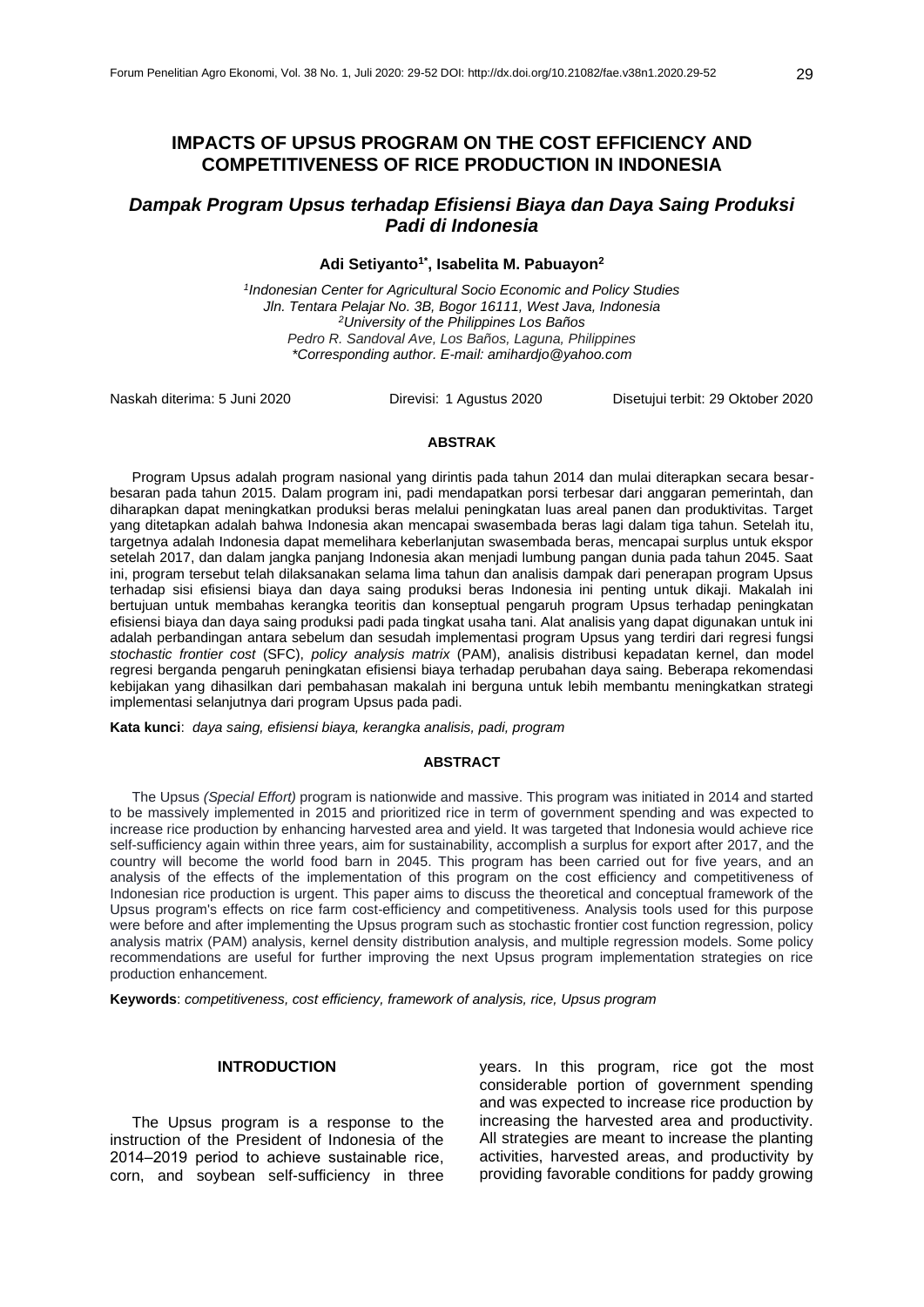and input use efficiency. These are expected to increase cost efficiency and farmers' income. As incentives are provided to farmers, sustainable rice self-sufficiency is expected. In the medium term, rice is expected to be an export commodity, and in the long term, Indonesia will be a world food barn in 2045 (MoA 2017). This means that attention to issues affecting the rice cost efficiency and competitiveness become very important.

There is still no study about the Upsus program's effects on the competitiveness and cost efficiency of rice production in Indonesia. Past studies (before implementing the Upsus program) have mixed results. Several studies showed that East Java and Central Java Provinces have no marginal comparative and competitive advantage (Gonzales et al. 1993; Antriyandarti 2015). However, the studies of Agustian et al. (2014) and Antriyandarti (2015) revealed that West Java Province has both comparative and competitive advantages. Nevertheless, based on the study of Gonzales et al. (1993), West Java does not have comparative and competitive advantages. It has lower cost efficiency than East Java and Central Java, although higher than those of North Sumatra and South Sulawesi (Antriyandarti 2015). The study of Bordey et al. (2016) found that Indonesia (West Java) does not have cost competitiveness compared to Vietnam, Thailand, and India as rice exporting countries.

Some studies analyzed the socio-economic effect and performance of the implementation of the Upsus program on rice. Saptana et al. (2016) evaluated the implementation of the Upsus program in Klaten Regency of Central Java and found that it has shown good performance in terms of planting area, productivity, and production. Using a participatory research approach in the Wonosobo Regency of Central Java Province, Nugroho et al. (2017) reported that farmers' knowledge about the program assistance component is still not maximized. Sari and Sjah (2016) studied the Upsus program implementation in East Lombok Regency of West Nusa Tenggara Province using a descriptive method analysis. The result reveals that there was an improvement in the production of rice. However, there were problems at the level of both farmers and extensions workers. Using the Cobb-Douglas production function method, Wijaya et al. (2016) analyzed rice farm input allocation's effectiveness under the Upsus program at the Tabanan Regency of Bali Province. They found that all inputs significantly affect the output, but the allocation of inputs has

not reached the expected efficiency level. Using structural econometric modeling, Busyra (2017) concluded that the Upsus program on rice has a positive effect on the GDP of Tanjung Jabung Timur Regency of Jambi Province. Using the ethnographic study approach, Hamyana (2017) evaluated the Upsus program's implementation on rice in the Bondowoso Regency of East Java Province has a positive effect but had little impact on the marginalized people and communities. Using a path-method of analysis, Krisnawati et al. (2018) indicated the direct positive impact of the program on poverty in the Eastern Region of Indonesia. The indirect effect on rural poverty is through rice production and the GDP of the food crops sub-sector in Indonesia's western and eastern regions.

However, these studies cannot serve as bases for answering whether or not the Upsus program has contributed to making rice production in Indonesia more competitive and cost-efficient. This aspect is crucial because after rice self-sufficiency was achieved again in 2017, the GOI will focus the Upsus program to maintain sustainable self-sufficiency and promote rice export. For this reason, improvement of the cost efficiency and competitiveness of rice production is very important. As a nationwide and massive program, no study has measured and investigated the Upsus program's effect on rice production cost efficiency and competitiveness in Indonesia comprehensively.

This paper aims to discuss the theoretical and conceptual framework of the Upsus program's effects on increasing rice farms' costefficiency. This paper discusses a comparison between before and after implementing the Upsus program to determine its effects. This information can serve as a method for the next study to improve the next implementation strategies and program for Indonesia to achieve sustainable self-sufficiency and rice export.

This paper is organized to explain the Upsus program on rice, including the components and implementation performance based on some studies in the second section after the introduction. The third section shows the theoretical framework for analysis, which includes mathematical and econometric models that can be used to analyze the effect of the implementation of the Upsus program on cost efficiency and competitiveness of rice production. The next section shows the direction of the next implementation of the Upsus program. The final section is concluding remarks.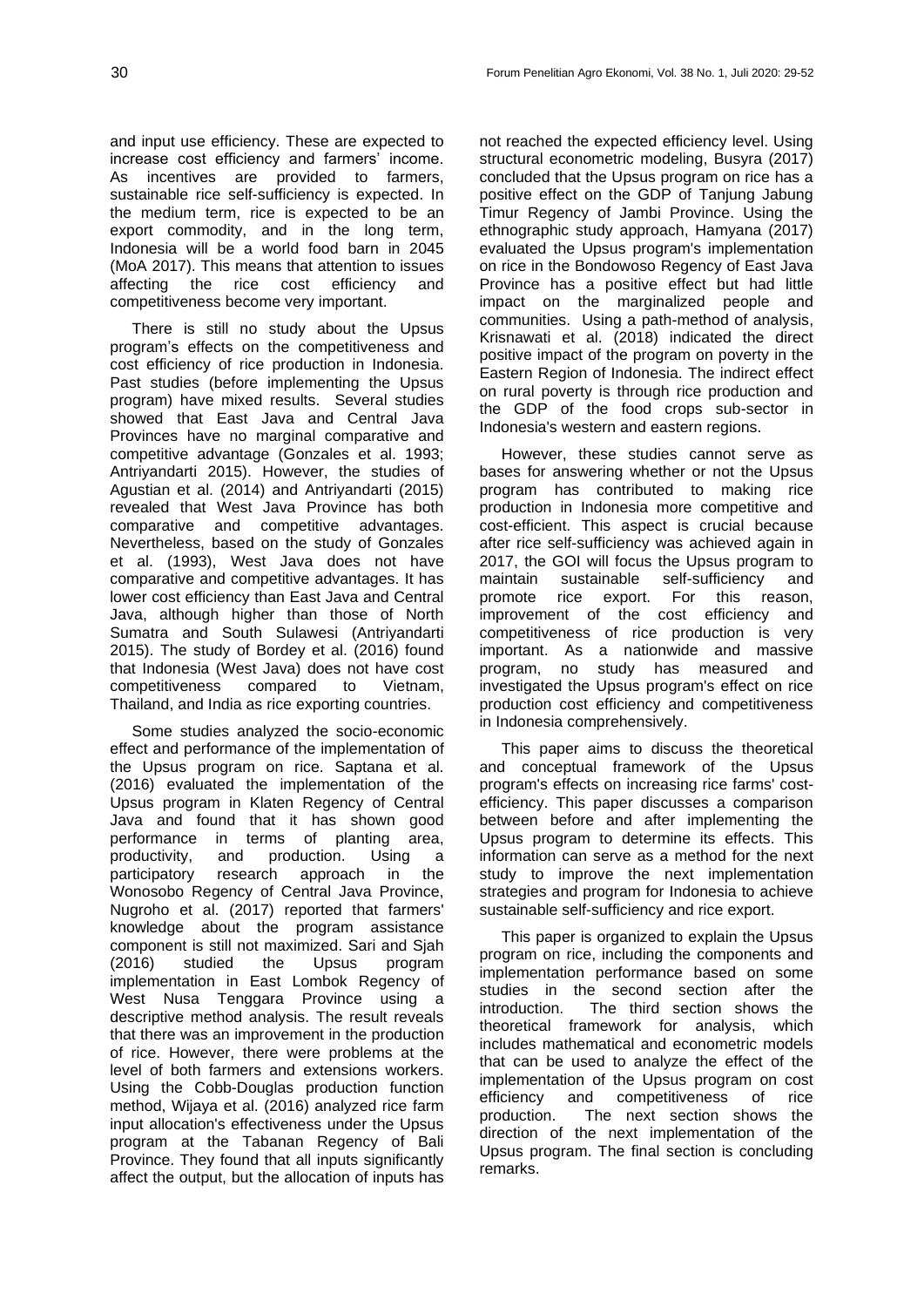### **THE UPSUS PROGRAM ON RICE AND ITS PERFORMANCE OF IMPLEMENTATION**

### **The Upsus Program on Rice**

The Upsus program is an integrated approach with coordination and integration among the central government institutions down to the lowest institutions at the local level. Included are the Bulog, universities, and the military. The Ministry of Agriculture (MoA) of Indonesia initiated the Upsus program or "Special Program" for increasing rice, corn, and soybean production in 2014. This program started to be implemented in 16 provinces in 2015 and massively implemented in all or 34 provinces of Indonesia in 2016. This program is nationwide and massive and is expected to increase rice production by increasing harvested area and productivity. It has been targeted that Indonesia would achieve rice self-sufficiency again within three years, then aim for sustainability, be able to achieve a surplus for export after 2017, and in long-term Indonesia will be a world food barn in 2045. The Upsus program is targeted to address some problems identified as the causes of Indonesia not meeting the rice consumption needs of the population (Table 1). There is a need to address these problems as soon as possible.

The Upsus program on rice has ten components (Table 2). Out of these, seven are national in scope and massive. There are some program components implemented in specific locations, namely (1) development of new big and small dams including irrigation networks and introduction of deep well and pump irrigation networks; (2) land optimization program which only covers locations that have paddy field with cropping index (CI) equal to or less than 1, temporarily or previously never cultivated, and peatland and swamp areas; (3) development of System of Rice Intensification (SRI) program which only covers the locations with favorable conditions for SRI implementation; and (4) agricultural insurance which is only for locations identified as pilot project areas. The Upsus program also links to other programs to address farmers' problems on capital, transportation, distribution, and marketing in all areas, including strengthening farmers' group institutions and farmers' participation, specifically developing irrigation networks and land optimization. Thus, the Upsus program has complete components and is defined as a new technology innovation approach to increase rice planting areas and productivity. Increasing planting area, having two components, namely (i) irrigation network development; and (ii) land optimization and increasing productivity through the application of technology, has three components, namely (i) development of the system of rice intensification (SRI); (ii) massive implementation of the integrated crop management (ICM); and (iii) control of plant pests and diseases and the effects of climate change.

Table 1. Factors causing rice production and productivity problems in Indonesia

| No. | Item                                                                                                                                                                                            |
|-----|-------------------------------------------------------------------------------------------------------------------------------------------------------------------------------------------------|
| 1.  | Fifty two percent of irrigation networks have been damaged.                                                                                                                                     |
| 2.  | Utilization of superior seeds at the farm level was only about 47% of the total acreage.                                                                                                        |
| 3.  | Farmers do not use fertilizer correctly according to time of application and they sometimes use it<br>over the recommended dosage with unbalanced components.                                   |
| 4.  | Farmers give lack of attention to the importance of proper crop management and input usage due to<br>the lack of knowledge and education of farmers.                                            |
| 5.  | Technology innovation and dissemination were weak because of the lack of extension staffs and<br>farmer assistance.                                                                             |
| 6.  | High cost of labor was due to scarcity.                                                                                                                                                         |
| 7.  | High losses before harvest time were due to the lack of pest control management and climate<br>change adaptation problems.                                                                      |
| 8.  | High losses at harvest and post-harvest handling problems were due to the lack of mechanization<br>and technology.                                                                              |
| 9.  | Lack of coordination and integration among stakeholders and weak capability of farmers were due to<br>inadequate capital, and access to transportation, distribution, and marketing facilities. |
|     | Source: MoA (2015)                                                                                                                                                                              |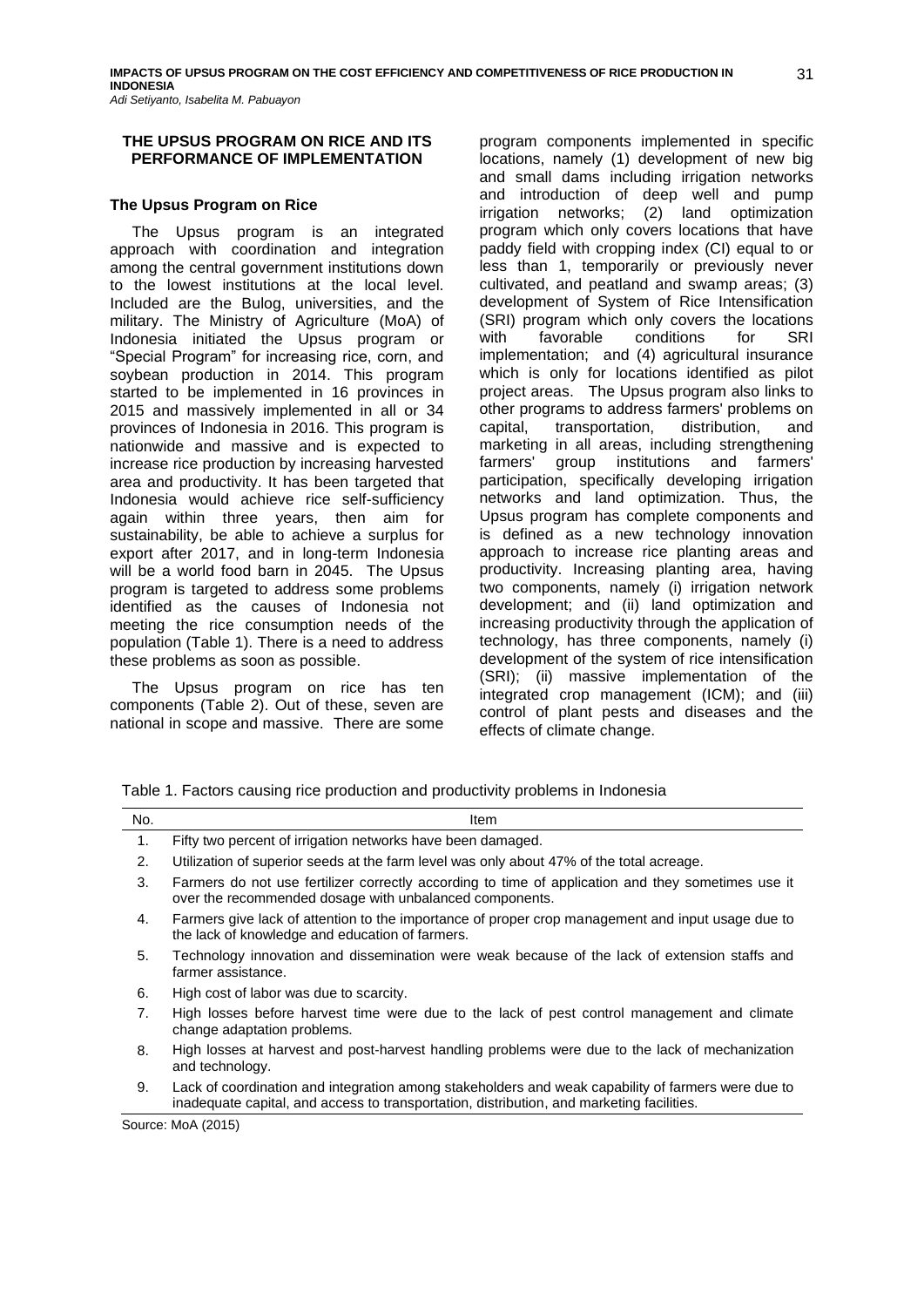| No.            | Item                                                                | <b>Note</b>                                                                                                                                                                                                                                                                    |
|----------------|---------------------------------------------------------------------|--------------------------------------------------------------------------------------------------------------------------------------------------------------------------------------------------------------------------------------------------------------------------------|
| 1.             | Development of irrigation networks                                  | Develop new big and small dam and new irrigation networks in<br>some specific areas, rehabilitate primary and secondary<br>irrigation networks in all existing areas, and introduce the deep<br>well and pump irrigation system in some specific areas.                        |
| 2 <sub>1</sub> | Land optimization                                                   | Cover locations which have paddy field with cropping index<br>$(Cl) \leq 1$ with paddy field rehabilitation in the specific areas,<br>tertiary irrigation network rehabilitation in all areas, and<br>introduce deep well and pump irrigation system for the specific<br>areas |
| 3.             | Development of System of Rice<br>Intensification (SRI)              | Only in the specific and favorable areas                                                                                                                                                                                                                                       |
| 4.             | Implementation of Integrated Crop<br>Management (ICM)               | All locations using Farmers Field School (FFS) and demo<br>farms were assisted and tested by University and IAARD.                                                                                                                                                             |
| 5.             | Provision of seed and assistance                                    | All areas                                                                                                                                                                                                                                                                      |
| 6.             | Provision of fertilizer and assistance                              | All areas                                                                                                                                                                                                                                                                      |
| 7 <sub>1</sub> | Provision of agricultural equipment<br>and machinery and assistance | All areas                                                                                                                                                                                                                                                                      |
| 8.             | Pest control and the impacts of<br>climate change                   | All areas                                                                                                                                                                                                                                                                      |
| 9.             | Agricultural insurance                                              | Specific and pilot project areas                                                                                                                                                                                                                                               |
| 10.            | Guidance and extension                                              | All areas and links to the other programs in order to address<br>farmers' problems on capital, and access to transportation,<br>distribution, and marketing which is carried out through farmer<br>group development capacities.                                               |

Table 2. Components of the Upsus program on rice in Indonesia

Source: MoA (2015)

Five other components of the Upsus program are provided to support the increase in planting areas and productivity by providing production facilities and infrastructure and providing farm support. Providing production facilities and infrastructures has three components: (i) providing seed assistance; (ii) providing fertilizer assistance; and (iii) providing agricultural machinery assistance; while providing farm supports has two components: (i) the development of agricultural insurance; and (ii) guidance and assistance. In terms of program outcome, the Upsus program has increasing planting areas and productivity through technology application as the main target focus in its implementation. Provision of production facilities and infrastructures and farm support is a supporter of achieving the target of the increase in planting areas and productivity. These two aspects are also set as performance indicators to measure the level of success in their implementation.

Table 3 showed that as a national and massive program, the GOI provided significant support for rice in the Upsus program. Based on the Directorate General of Food Crops (DGFC) and Directorate General of Agriculture Infrastructure and Facilities (DGAIF) of MoA (2019) data, expenditure support for the Upsus

program on Rice amounted to around IDR 24 trillion in 2016 and increasing to more than IDR 32 trillion in 2018. This amount does not yet include the fertilizer subsidy, new big dam development fund, credit interest subsidy, and transportation access and networks. Almost all the program components were implemented and carried out through farmer group development capacities.

The performance indicators or outcomes of the Upsus program implementation were stipulated in the Minister of Agriculture Regulation No. 03/2015. The performance indicators or outcomes of the Upsus program implementation on rice were an increase in rice cropping intensity (CI) of at least 0.5 and rice productivity of at least 0.30 tons/ha of dryharvested grain (*gabah kering panen*/GKP). It is equal to 0.25 tons/ha of dry grain ready for milling (*gabah kering giling*/GKG). GKG is a standard quality accounted for in the statistical data. In the five years of implementing the Upsus program, the Regulation of the Minister of Agriculture No. 03/2015 was issued in 2015, and this was the only released guideline during this period. This guideline was used as a reference in implementing the Upsus program until 2019. The problem is for the following years because there were no performance indicators that have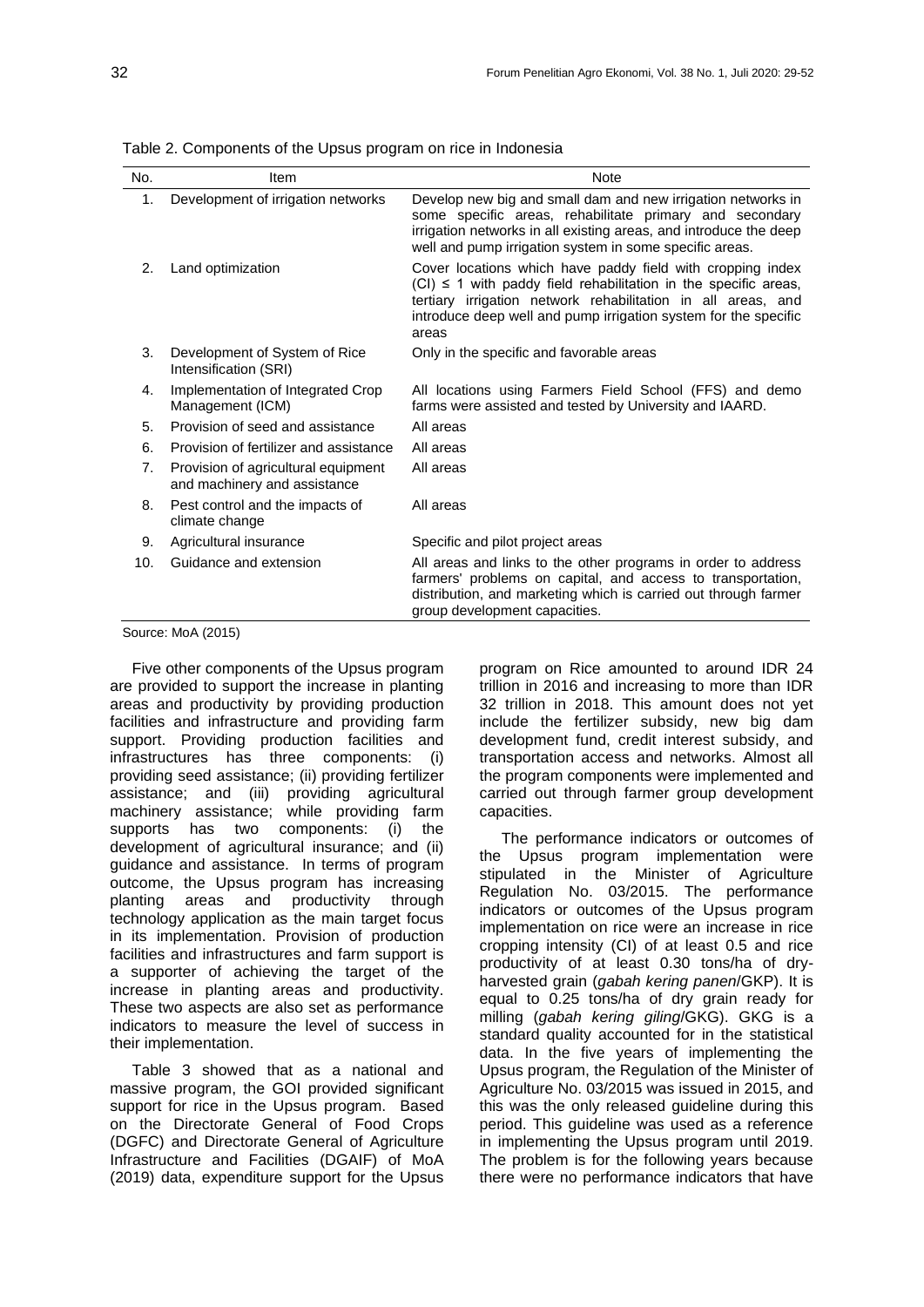| Table 3. Number of locations and volume of the Upsus program on rice activities by component |  |  |
|----------------------------------------------------------------------------------------------|--|--|
| in Indonesia, 2016–2018                                                                      |  |  |

|     |                                                                     | Location   |        | Scope         |                     |  |  |  |
|-----|---------------------------------------------------------------------|------------|--------|---------------|---------------------|--|--|--|
| No. | Item                                                                | (province) | Unit   | Cumulative    | Average per<br>vear |  |  |  |
| 1.  | Development of irrigation networks                                  | 32         | ha     | 3,141,153.57  | 1,047,051.19        |  |  |  |
| 2.  | Land optimization                                                   | 31         | ha     | 1,386,176.20  | 462,058.73          |  |  |  |
| 3.  | Development of System of Rice<br>Intensification (SRI) <sup>a</sup> | 24         | ha     | 365,280.00    | 91,320.00           |  |  |  |
| 4.  | Implementation of Integrated Crop<br>Management (ICM) <sup>b</sup>  | 31         | ha     | 3,676,504.36  | 919,126.09          |  |  |  |
| 5.  | Provision of seed                                                   | 34         | tons   | 58,052.70     | 19,350.90           |  |  |  |
| 6.  | Provision of fertilizer                                             | 34         | tons   | 20.457.614.06 | 5,114,403.52        |  |  |  |
| 7.  | Provision of agricultural equipment<br>and machinery                | 34         | unit   | 280,092.00    | 93,364.00           |  |  |  |
| 8.  | Pest control and the impacts of climate<br>change                   | 34         | ha     | 2,924,553.00  | 974.851.00          |  |  |  |
| 9.  | Agricultural insurance                                              | 26         | ha     | 2,304,160.11  | 768,053.37          |  |  |  |
| 10. | Person for quidance and extension                                   | 34         | person | 172.542       | 57.514              |  |  |  |

Sources: DGFC (2019, 2017) and DGAIF (2019, 2018)

Note: <sup>a</sup> Only one-year implementation amounted to 161,705 ha. In 2017–2018, the program transformed into other program and terms named Organic Rice Development and Specific Rice Development. The cumulative of each program in 2017‒2018 is 179,500 ha and 24,075 ha, respectively.

<sup>b</sup> Only one-year implementation amounted to 1,524,412.36 ha. In 2017-2018, the program transformed into other program and terms named "*Jajar Legowo (Jarwo)* Farming System", "*Jarwo Super* Farming System", Hazton Farming System", "Salibu Farming System" and others. Total cumulative of the program in 2016–2018 is 2,152,092.00 ha.

been set. Hence, the 2015 performance indicators were used for the next four years.

### **Performance of the Upsus Program Implementation**

Table 4 shows the target achievement of the Upsus program on implementation change in cropping intensity and productivity indicator performance. Considering the changes from 2015 to 2018, rice CI showed only a slight increase. It was less than 2. There is still a possibility of an increase. However, based on ICASEPS (2019) report, the rice planting area's extension to increase CI is difficult for some provinces. In the 2015-2018 period, CI at the national level reached 56% of the target, and this result shows that the Upsus program failed in achieving the target of CI increase.

Table 4. Target achievement of the Upsus program on implementation change in cropping intensity and productivity indicator performance in Indonesia, 2016-2018

|           | Indicator performance                      |                                        |  |  |  |  |
|-----------|--------------------------------------------|----------------------------------------|--|--|--|--|
| Year      | Cropping intensity (time per year)         | Productivity (tons/ha)                 |  |  |  |  |
| 2015      | 1.65                                       | 5.34                                   |  |  |  |  |
| 2016      | 1.74                                       | 5.24                                   |  |  |  |  |
| 2017      | 1.78                                       | 5.17                                   |  |  |  |  |
| 2018      | 1.93                                       | 5.19                                   |  |  |  |  |
|           | Change cropping intensity (times per year) | Change in productivity (tons/ha)       |  |  |  |  |
| 2015-2016 | 0.09                                       | $-0.10$                                |  |  |  |  |
| 2016-2017 | 0.04                                       | $-0.07$                                |  |  |  |  |
| 2017-2018 | 0.15                                       | 0.02                                   |  |  |  |  |
| 2015-2018 | 0.28                                       | $-0.15$                                |  |  |  |  |
|           | Comparison of change to the target (%)     | Comparison of change to the target (%) |  |  |  |  |
| 2015-2016 | 18.00                                      | $-40.00$                               |  |  |  |  |
| 2016-2017 | 8.00                                       | $-28.00$                               |  |  |  |  |
| 2017-2018 | 30.00                                      | 8.00                                   |  |  |  |  |
| 2015-2018 | 56.00                                      | $-60.00$                               |  |  |  |  |

Source: ICASEPS (2019) and recalculated by author based on CADIS (2018, 2019, 2020) data for extension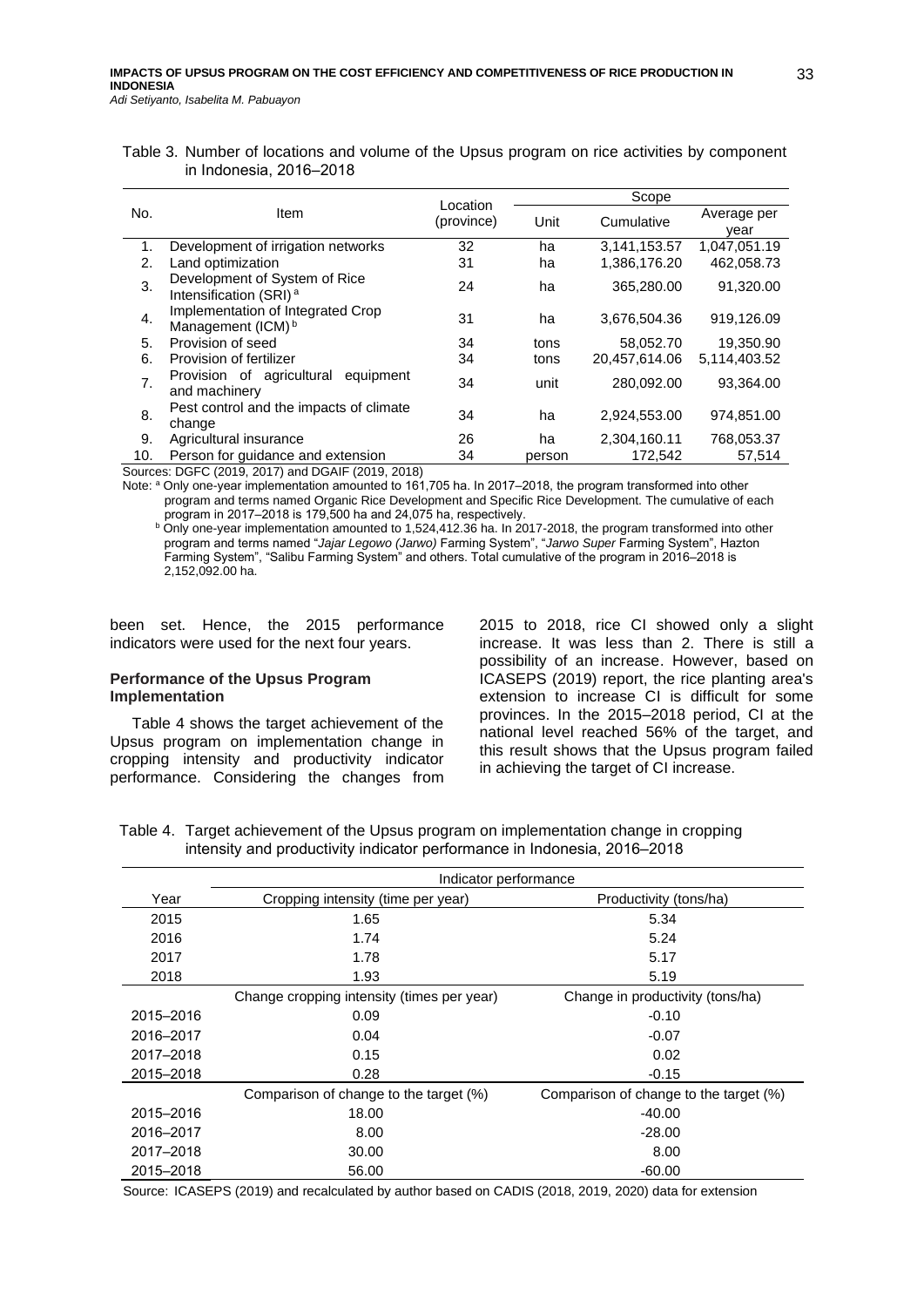|                             |  |  | Table 5. Summary of problems regarding the six components of the Upsus program |  |  |
|-----------------------------|--|--|--------------------------------------------------------------------------------|--|--|
| implementation in Indonesia |  |  |                                                                                |  |  |

|    | Component                                                  | Problem summary                                                                                                                                                                                                                                                                                                                                                                                                                                                                                                                                                                                                                                                                       |
|----|------------------------------------------------------------|---------------------------------------------------------------------------------------------------------------------------------------------------------------------------------------------------------------------------------------------------------------------------------------------------------------------------------------------------------------------------------------------------------------------------------------------------------------------------------------------------------------------------------------------------------------------------------------------------------------------------------------------------------------------------------------|
|    | 1. Development of<br>irrigation networks                   | (1) Problems in selecting of location and farmers group based on the selection<br>criteria; (2) project administration reporting problems; (3) tertiary integration<br>channels built were not integrated with improvements in the secondary or<br>primary irrigation networks and dams (still in a damaged condition and<br>sedimentation accident), and other tertiary networks; (4) relatively short<br>preparation time negatively affected construction, and cost standards set by<br>the government for tertiary channel repairs do not meet the needs and the<br>rehabilitation activities carried out by consultants and contractors resulting in<br>poor quality facilities. |
|    | 2. Land optimization                                       | (1) Problems in selecting of location and farmers group based on the selection<br>criteria; (2) project administration reporting problems; (3) socialization activities<br>and planning for implementation of Design and Investigation Survey (DIS)<br>activities were not carried out properly; and (4) water sources and land are not<br>available for facilities construction.                                                                                                                                                                                                                                                                                                     |
|    | 3. Provision of seed                                       | The seed provided did not match the farmers' preference (the varieties are not<br>the same as those proposed by farmers, have poor quality, mixed with other<br>varieties, and deliveries were late). Different prices among the varieties caused<br>farmers to be less sure about their quality.                                                                                                                                                                                                                                                                                                                                                                                     |
|    | 4. Provision of<br>fertilizer                              | (1) Distributors are often not timely in distributing fertilizers; (2) some<br>distributor's warehouse capacity is lacking (3) farmers groups proposed<br>chemical fertilizers more than they needed but absorbed by farmers less than<br>distributed and did not enthusiastic in using organic fertilizer; and (4) frequent<br>revisions to the proposed needs due to changes in the target planting area<br>have caused the delay in distribution.                                                                                                                                                                                                                                  |
| 5. | Provision of<br>agricultural<br>equipment and<br>machinery | (1) Agricultural equipment and machinery distributed far away from farmers<br>group location; (2) specification did not fit into local agroecosystem and other<br>local characteristics (availability of warehouse, workshop and spare parts,<br>skilled operator, and existing providers).                                                                                                                                                                                                                                                                                                                                                                                           |
|    | 6. Guidance and<br>extension                               | The insufficient number and expertise of agricultural extension worker,<br>agricultural extension worker did not get additional salaries, overloading<br>workload of implementation and supervisor teams, change in organizational<br>structure in the regency level, some key institutions are not in the planning or<br>implementation organization, and difficulties in coordination and integration<br>among the parties.                                                                                                                                                                                                                                                         |

Source: ICASEPS (2017, 2019)

Based on the performance indicator of productivity improvement, where the target is to increase productivity by 0.25 tons/ha of GKG, it shows that the target was also not achieved. The rice productivity in the 2016-2018 period was stagnant and tended to decline. When compared to that of 2015, productivity in 2018 showed a more significant decline. Aside from not achieving the target increase, productivity showed a tendency to level off or a continuous decline at the national level while the Upsus program was being implemented. Analysis at the provincial and district levels is expected to produce different performance. It will be possible to find provinces and regencies that achieve targets and those that cannot reach the targets set. It is important to know the performance of each province and regency because the target set should be different according to the characteristics of each province and regency.

The study of ICASEPS (2017, 2019) showed problems in the organization/management and delivery of six Upsus program components. In organization/management, since the middle of 2016, the implementation of the Upsus program is more focused on increasing the planting area. Increased productivity is no longer a focus, and the attention of it is diminishing. The parties responsible for implementing Upsus program at the provincial and regency levels are required to report the achievement of an increase in the planting area, which was initially only once a week to every day. This change causes the agricultural officers in the field, especially agricultural extension workers, to be very inconvenient. The workload of agricultural extension workers and Babinsa increased.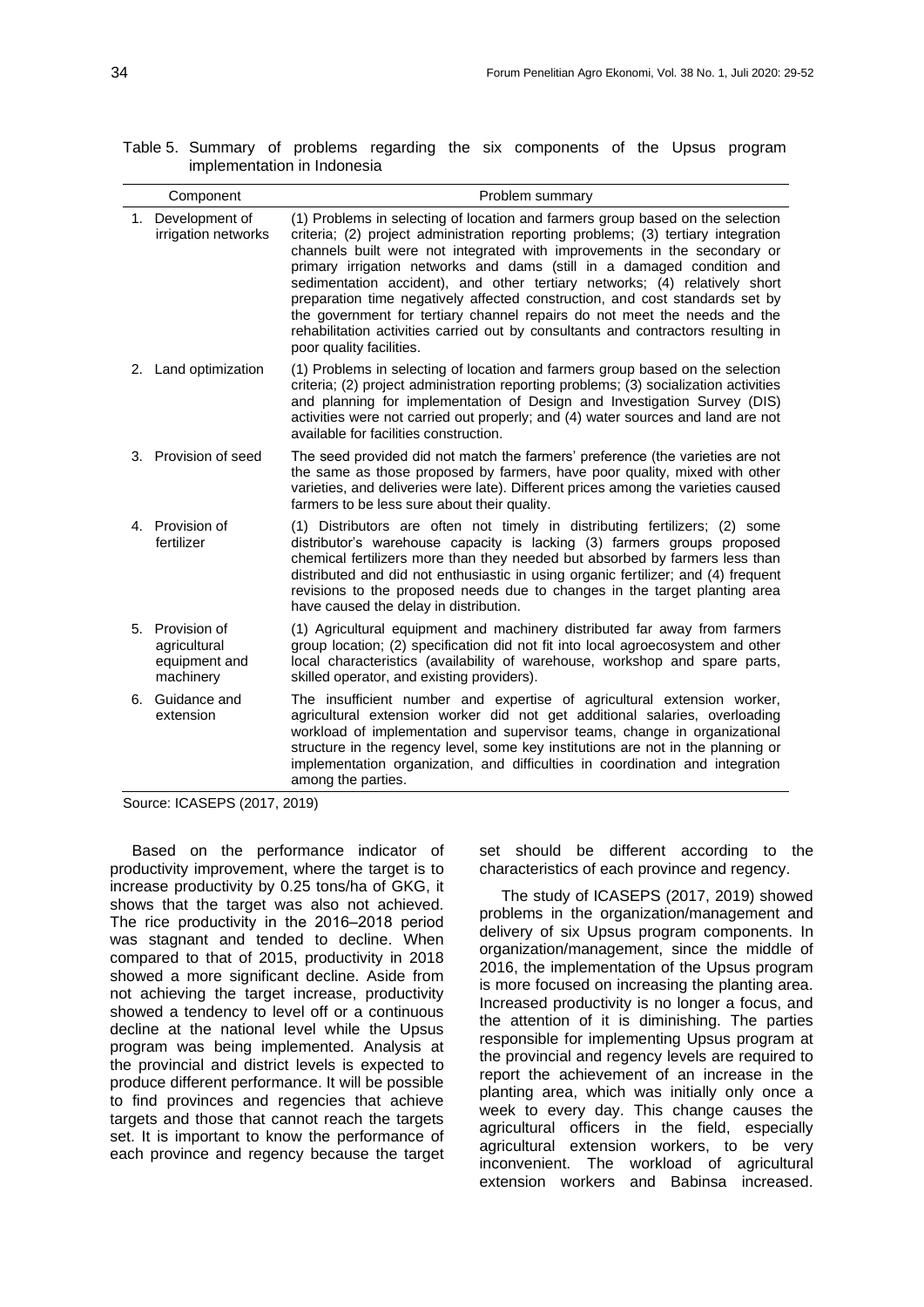Guidance and assistance focused on recording the increase in a planting area that must be reported every day. The participation of tertiary institutions (university) and the students in providing technical assistance to increase productivity was stopped at the end of 2016. Guidance and assistance to increase productivity are reduced and more focused on increasing the rice planting area. The problems of delivery of six components of the Upsus program problems are summarized in Table 5. There are the same problems in ICASEPS (2019) report compared to ICASEPS (2017) report, indicating that there was no significant improvement in implementing the Upsus program from 2016 to 2018.

Based on DGFC (2017), the SRI development component and the ICM movement were ended in 2016 and replaced by other technology packages that were relatively new introduced and implemented in early 2017 (see note in Table 3). Increasing the rice CI from twice to three times a year increases the risk of rice plants' pests and diseases. Statistical data shows that national rice pests and diseases increased by 15.77% in 2016, and increased by 16.50% in 2017 compared to 2015. The increased area of rice plants that are attacked by pests and diseases, aside from decreasing productivity, also increases the value of budget expenditures to deal with its effects. For the agricultural insurance, the problem is very little socialization and promotion, lack of farmers' perception due to less guidance and extension, and a one-time pilot project considered not enough. The insured rice planting area did not have a significant increase in 2015–2018. Like the six components in Table 5, neither of these four components showed any improvement in implementation in 2017 and 2018.

Some studies analyzed the socio-economic effect of the implementation of the Upsus program. The implementation of the Upsus program on rice in Klaten Regency of Central Java Province has shown good performance. Still, it has weaknesses in farmer empowerment and challenges on the technical, economic, and institutional aspects (Saptana et al. 2016). There are technical, economic, and institutional problems in program implementation, program support and promotion, and less attention to farmers' empowerment. The policy strategy should be focused on farmer empowerment to strengthen the farmers' technical skills and managerial capability.

During the Upsus program implementation in Wonosobo Regency of Central Java Province, there were problems with the extension workers'

and farmers' knowledge about applying the components of the Upsus program, especially regarding the new technical terms of agricultural innovation (Nugroho et al. 2017). The knowledge of farmers about the program assistance component is still not maximized due to the short period of implementation and program target being too high. The provision of agricultural machinery equipment and seeds is not enough. Many extension workers and farmers do not understand the terms of some new technology and innovation components. However, the activities of providing subsidized seed, a balanced fertilizer, and rehabilitation of tertiary irrigation have been running well. This study recommended that to improve the Upsus program, the government should prioritize the bottom-up planning principle and adequately provide the needs of all program components. Also, the new technology system should be fully understood by the extension workers and farmers.

The implementation of the Upsus program in East Lombok Regency of West Nusa Tenggara Province has succeeded in improving rice production. However, there was a problem with the time of preparation, the start of implementation, and supervisors' motivation (Sari and Sjah 2016). This study recommended that supervision is needed at the start of the planting season, and the supervisors' salary needs to be increased to improve their motivation. The Upsus program did not affect farmers' input allocation, although farm productivity increased in the Tabanan Regency of Bali Province (Wijaya et al. 2016). The ratio of the value of marginal products of seed and fertilizer inputs compared to seed and fertilizer prices is greater than 1, and less than 1 for pesticides. The use of seeds and fertilizers still needs to be added, while pesticides must be reduced to achieve a efficiency higher level. The Upsus program implementation has increased rice productivity by 0.93 tons/ha, which is higher than the target of increasing productivity by 0.30 tons/ha.

The Upsus program implementation has a positive direct effect on rural poverty in the eastern region of Indonesia and an indirect effect on food-crops subsector GDP in eastern and western regions of Indonesia (Krisnawati et al. 2018). The direct positive impact of the program on poverty in the eastern region of Indonesia. The indirect effect on rural poverty is through rice production and GDP of the food crops sub-sector in the western and eastern regions of Indonesia. Busyra (2017) showed that the factors that affected the rice harvested area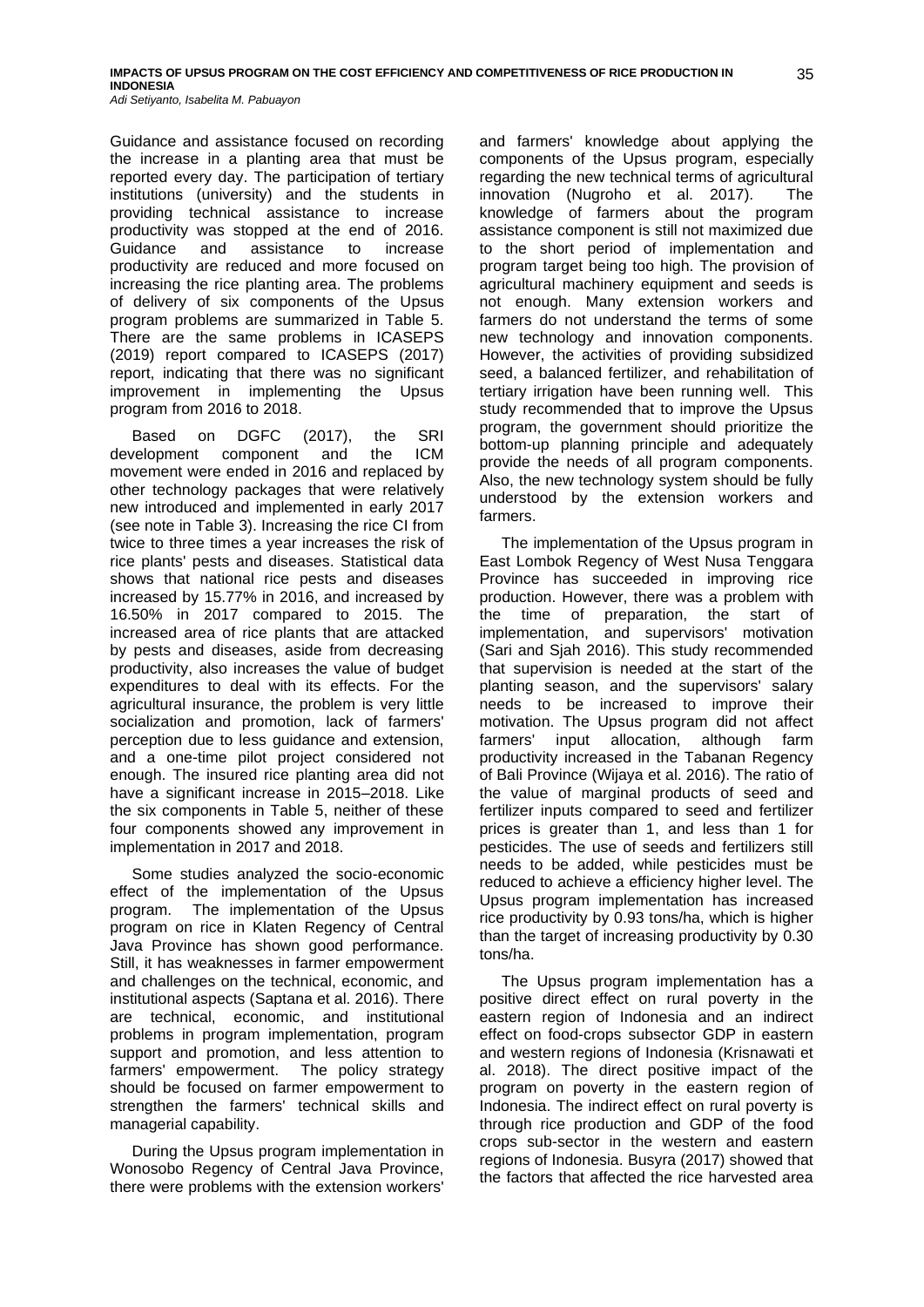in East Tanjung Jabung Regency of Jambi Province were the price of paddy and fertilizer and the rice harvested area in the previous period. Rice productivity is affected by rice harvested area, seeds, fertilizers, machinery, labor, and rice productivity in the previous period. The Upsus program on rice can at least develop farming patterns through the provision and assistance of machines and equipment, and agricultural inputs in Bondowoso Regency of East Java Province (Hamyana 2017).

It has been noted that the Upsus program on rice has increased production and farm efficiency, but that impact only occurs at the elite farmer groups and farmers who are financially well off. The assistance and provision of agricultural machinery and equipment and also funds are provided through farmer groups.<br>However, the management of farmer However, the management of organizations and internal mechanisms are still generally weak. As a result, there is a tendency for leaders, administrators, and members who are rich, have extensive land, and have an influence in the community to dominate the use of the aids of the Upsus program. On the other hand, seeds, fertilizers, and other simple agricultural tools are only given to landed farmers. Those who do not own lands, such as farm laborers and other agricultural workers who are marginalized groups in the community, do not accept and cannot take advantage of this aid. They lost their jobs because their roles were replaced by the use of agricultural equipment and machinery.

As has been explained, various studies have investigated the socio-economic aspects of the Upsus program. However, it has not examined the cost efficiency and competitiveness of farming in producing rice at the household level of rice farmers due to the implementation of the Upsus program. The Upsus program is expected to increase rice production by increasing harvested area and productivity. Therefore, all strategies are meant to increase the planting activities, harvested areas, and productivity by providing favorable conditions for paddy growing and input use efficiency. These are expected to increase cost efficiency and farmers' income. By providing incentives to farmers, sustainable rice self-sufficiency is expected. Exports will be possible if domestic production is more profitable, and rice produced by Indonesian farmers can compete globally. Measuring the impact of the Upsus program on cost efficiency and competitiveness of rice farming is very important considering the sustainability of self-sufficiency and rice exports to be the ultimate goal of program implementation.

## **THEORETICAL FRAMEWORK**

After 2017, the GOI has encouraged rice production by implementing the Upsus program to achieve sustainable rice self-sufficiency and rice export. The Upsus program on rice is a full package of strategies and efforts intended to increase rice production through increasing planting area and harvest area or increasing cropping index, and increasing yield (productivity) by improving irrigation and input use, crop management and technology, and reducing risk and yield losses in pre-harvest, harvest, and postharvest activities. The Upsus program has complete components and is defined as a new technology innovation approach to increase rice production by expanding the harvested area and increasing rice productivity in Indonesia.

## **Induced Innovation and Effect of New Technology on Production**

Technological change or innovation can lead to productivity growth by increasing the application of relatively cheap inputs. Efforts to increase productivity can be made by trimming the use of inputs that are more or less expensive. Hayami and Ruttan (1971) demonstrated that depending on the inputs and product price relations, diverse kinds of technical change, technologies, and institutions must efficiently achieve agricultural growth. They stated that input prices induce technological change. When the relative factor prices change, a cost-minimizing producer will adopt a new technology that saves relatively more expensive inputs.

Hayami and Ruttan (1971) classified agricultural innovations into two categories: mechanical innovation and biological innovation. They also stated that the dominant factor leading to labor productivity growth has been progressing in mechanization. The dominant factor leading to growth in land productivity has been progressing in biological technology. Figure 1 depicts the application of the induced innovation model in the Upsus program, which refers to Hayami and Ruttan.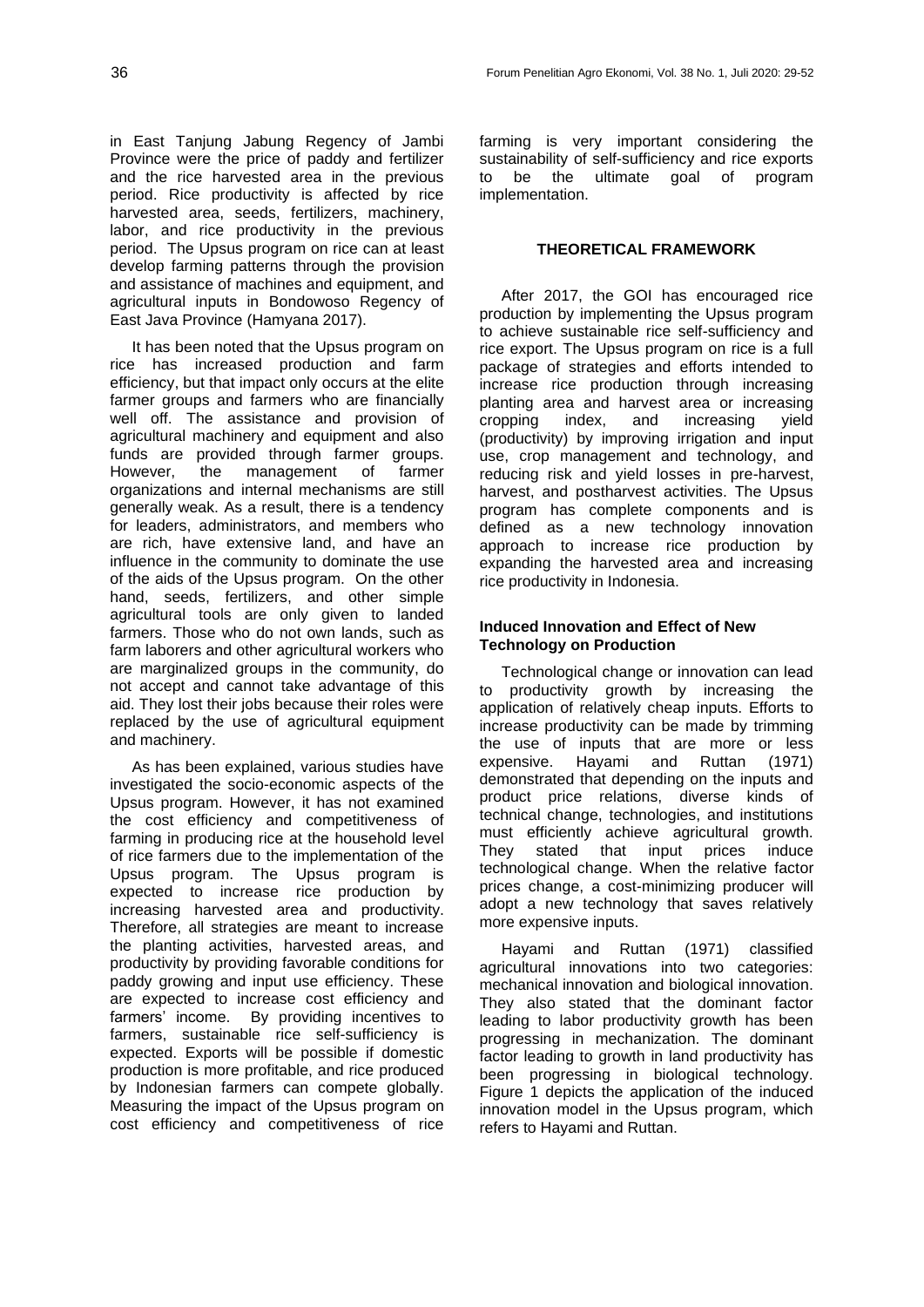





Figure 2. The effect of the technology on output level (adapted from Kariyasa 2011)

Figure 1.a refers to the mechanical innovation, representing the switch from technology before the Upsus program  $(I_{10})$  to the technology under the Upsus program  $(l_{t1})$ , which uses relatively less labor and more machine in responding to an increase in the relative price of labor. The mechanization program or application of mechanical technology in the Upsus program is labor-saving. The substitution of machinery and equipment for labor in the relatively labor scarce rice farming has been made possible primarily by mechanization progress. Figure 1.b

refers to the use of biological technology and represents the switch from technology  $I_{t0}$  to a technology  $I_{t1}$ . Compared to technology  $I_{t0}$ (before the Upsus program), the technology of  $I_{t1}$  uses relatively less land and more fertilizer and land infrastructure as a response to a decrease in the relative price of fertilizer. The introduction of a new package of technology in the Upsus program is land saving. Implementing a new package of technology for the land-scarce rice areas has been made possible primarily by the development of high yielding varieties, which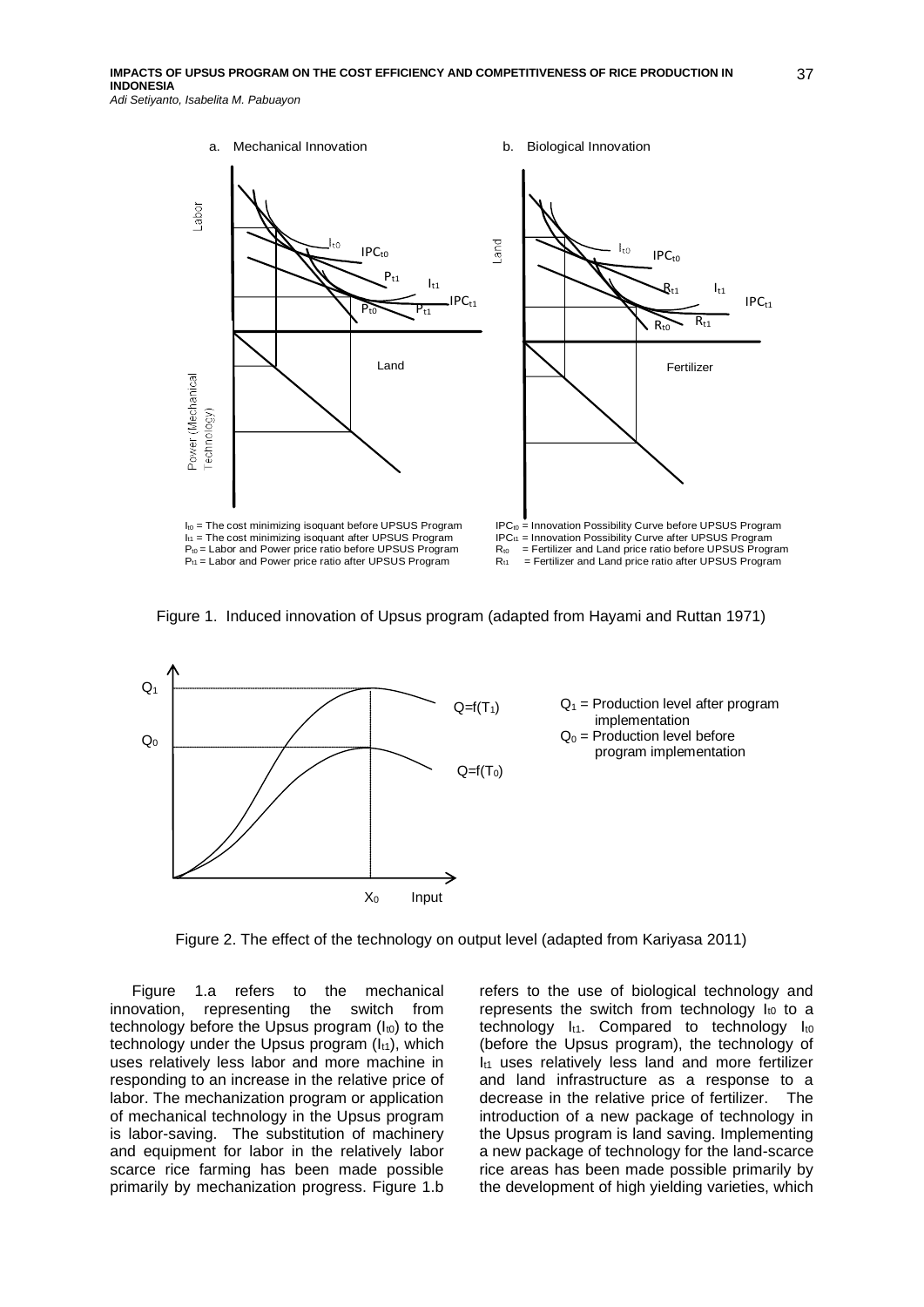required improved fertilizer application, irrigation, and farm management technique.

The implementation of new package technology of the Upsus program (irrigation, equipment and machinery, seeds, fertilizers, pesticides, and farm management, and technique) and farmers' adoption are expected to have positive impacts on increasing production. Figure 2 represents the effect of new technology on the output level. The implementation of the Upsus program will shift the production function from  $Q = f(T_0)$  to  $Q =$  $f(T_1)$ . At input level  $X_0$ , the application of the Upsus-Rice program components as a new package of technology produces output at  $Q_1$ ,  $Q_0$  is output before application. Thus,  $Q_1 > Q_0$ .

The application of the Upsus program components as a new package of technology produces output at  $Q_1$  while before application only produces an output of  $Q_0$ , in which  $Q_1 > Q_0$ . Increasing the AVC may happen because of improved input use, but the AFC and ATC will decrease. Figure 3 represents the effect of new technology on the cost structure.

The implementation of the Upsus program will shift the production from  $Q_0$  to  $Q_1$ . At output level  $Q0$ , the cost structure is given as  $AFC_0$ ,  $AVC<sub>0</sub>$ , and  $ATC<sub>0</sub>$ . Then the application of the Upsus program as a new package of technology produces output at  $Q_1$ . At this level of output, the cost structure is shown as  $AFC<sub>1</sub>$ ,  $AVC<sub>1</sub>$ , and ATC1. Increasing the AVC happens because of

improved input use, but the AFC will decrease more than increasing in the AVC. Therefore, the effect of the Upsus program is lowering the ATC compared to before the Upsus program.

#### **Effect New Technology on Cost Efficiency**

Studies to measure the efficiency of rice farming have been very widely carried out in Indonesia, some of which are Rachmina and Maryono (2008), Kusnadi et al. (2011), Saptana (2012), Tinaprilla et al. (2013), Murniati et al. (2014), Rivanda et al. (2015), Rifiana and Ikhsan (2017), Abas et al. (2018), Kartiasih and Setiawan (2019), and Nainggolan et al. (2019). Overall, these studies use the production function model for estimating stochastic frontier function and focus on the determinants of efficiency. Studies to measure the cost efficiency of Indonesian rice farming by applying a stochastic frontier approach using a cost function model still are very limited. As of this writing, only two studies have been found using the stochastic cost function (Hidayah et al. 2013; Antriyantarti 2015; Antriyandarti, 2016). No studies that measure the impact of the Upsus program in increasing the cost efficiency of rice farming in Indonesia have been found.

As in Hidayah et al. (2013) and Andriyantarti (2015), the measurement of costefficiency can be done by estimating the stochastic frontier cost function. Using the



Figure 3. Effect of new technology on cost structure (adapted from Zugarramurdi et al. 1995; FAO 2003)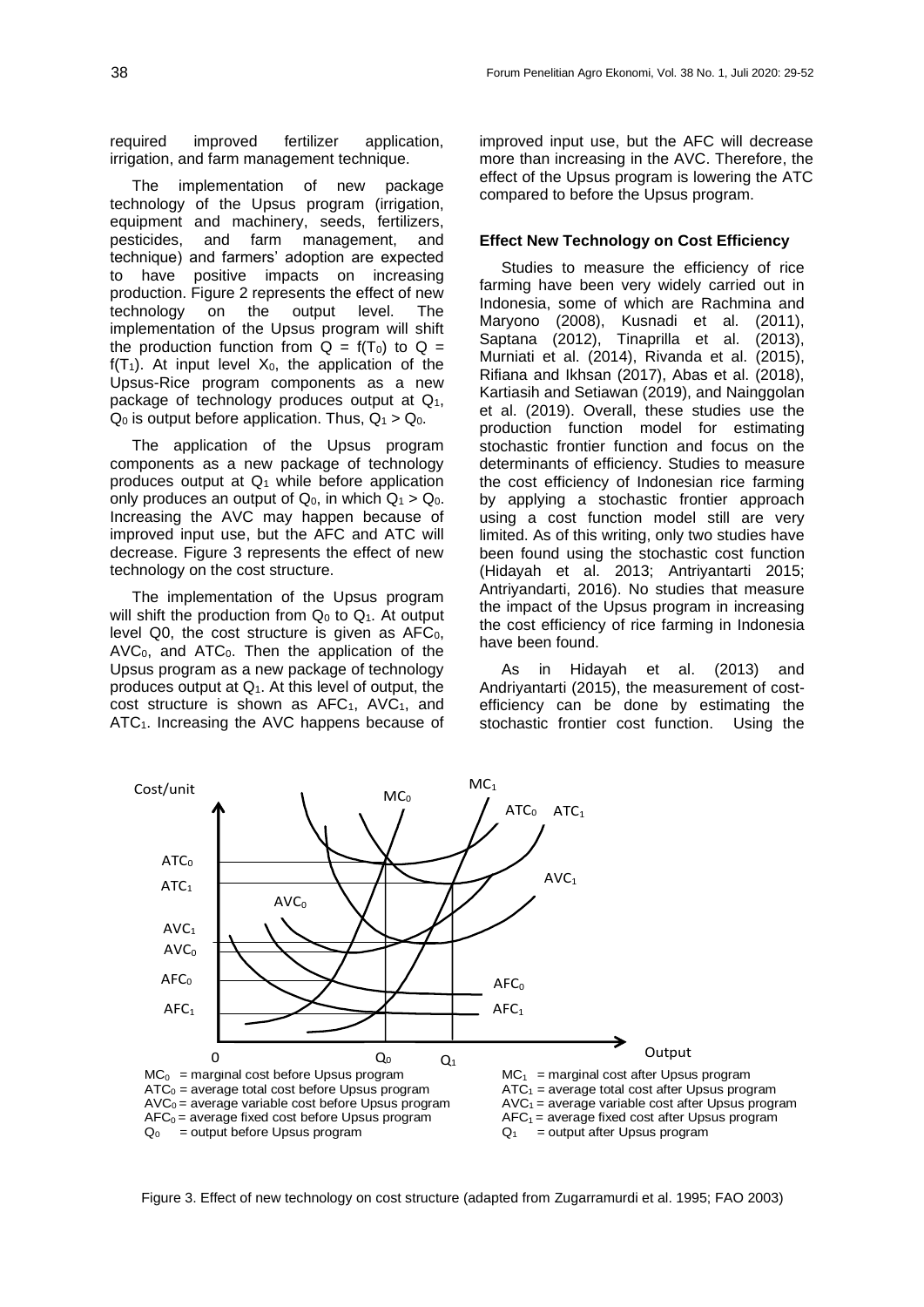**IMPACTS OF UPSUS PROGRAM ON THE COST EFFICIENCY AND COMPETITIVENESS OF RICE PRODUCTION IN INDONESIA** *Adi Setiyanto, Isabelita M. Pabuayon*

estimation result, the comparison of the actual and the frontier function will represent the farmer's efficiency. The stochastic frontier cost function can be developed from the stochastic production frontier. The stochastic production frontier was introduced by Aigner et al. (1977) and further by others such as Kumbhakar et al. (1991), Battese and Coelli (1992, 1995), Coelli et al. (1999), Kumbhakar and Lovell (2003), Greene (2005), and Coelli et al. (2005). As a starting point to develop stochastic frontier cost function, from stochastic production frontier Equation (1) represents the stochastic production frontier function.

$$
Y_i = X_i \beta + (V_i - U_i) \dots \dots \dots \dots \dots \dots \dots \dots \tag{1}
$$

where *Y*<sup>i</sup> is the production of the i-th firm; *X*<sup>i</sup> refers to input quantities of the i-th firm; and *β* is a set of parameters. Equation (2) represents the transformation of equation (1) into the natural logarithm function.

$$
Ln Y_i = \beta_0 + \beta_i Ln X_i + (V_i - U_i) \dots (2)
$$

Then equation (3) represents the form of stochastic cost frontier function. Coelli (1996) stated that to specify a stochastic frontier cost function, the error term specification needs to be changed from  $(V_i - U_i)$  to  $(V_i + U_i)$ .

$$
C_i = C(Y_i, P_i, \beta) + (V_i + U_i) \cdots \cdots \cdots \cdots \cdots (3)
$$

where *C<sup>i</sup>* is cost of production of the i-th firm; *P<sup>i</sup>* refers to input prices and output of the i-th firm; and *β* is a set of parameters. Equation (4) represents the transformation of equation (3) into the natural logarithm function.

$$
LnC_i = LnC(Y_i, P_i, \beta) + (V_i + U_i)
$$
 (4)

From the equations above, the error term consists of two components, V*<sup>i</sup>* and U*<sup>i</sup> .* The first component *V<sup>i</sup> ,* is the random shock variable which is identically normally distributed with the value of mean *(*μ*<sup>i</sup> )* equal to 0 and the variance is constant; or *N(0,*σ*v) 2* . The second component *U<sup>i</sup>* represents the unmeasured variables such as weather, walkout, epidemic, and other variables which are undefined in the production or cost function, and there is no  $U_i$  intervention.  $U_i$  is a non-negative variable and assumed normally distributed which could have distribution pattern such as exponential, truncated normal and half-normal. For the frontier cost function*, U<sup>i</sup>* also defines how far the farms operate above the frontier. From equation (4), the cost efficiency can be measured by equation (5).

$$
CE_i = \frac{C(Y_i, P_i, \beta) \exp(U_i)}{C_i} \quad ....... (5)
$$

where  $CE_i$  is the possibility of a minimum cost ratio with a specific level of inefficiency toward the total actual cost. The rice farming system is in the full efficiency condition in time i, if  $CE_i =$ 1, and the  $CE_i$  will be equal to 1 when the actual cost is equal to the minimum estimated cost or  $C_i = C(Y_i, P_i, \beta)exp(U_i)$ . On the other hand, when the value of actual cost is bigger than the value of minimum estimated cost (0≤  $CE_{i}$ <1), the rice farming system is inefficient.

The parameters  $\beta_0$ ,  $\beta_i$ ,  $\mu_i$ , and the two variances of *V<sup>i</sup>* and *U<sup>i</sup>* , can be estimated using the Maximum Likelihood Estimation (MLE) approach. The value of variances can be used to measure the value of γ, which is the contribution of the technical (for stochastic frontier production function) and cost (for stochastic frontier cost function) efficiency of the total residual effect. Therefore, the value of γ is between zero and one (0 ≤ γ ≥ 1).

The cost efficiency is the possible minimum cost ratio with specific inefficiency levels toward actual total cost (Coelli et al. 2005; Kumbhakar et al. 2000). The cost efficiency index *eU* is calculated from the inverse of *eU* = *q/f(x)*; *q*: actual cost, *f(x)*: cost on the frontier function. Therefore, the cost efficiency is defined as the percentage achievement of production cost by best practice. Two models can be estimated: first is before the Upsus Rice program, and the second is after the Upsus program. Thus, the estimated cost-efficiency indices calculated from the frontier function before the Upsus program can be compared with those after the Upsus program.

The research result of Andriyantarti (2015) shown that that average cost efficiency was 0.4846 for North Sumatra, 0.5881 for West Java, 0.6557 for Central Java, 0.6142 for East Java), and 0.4382 for South Sulawesi. These results indicate that the rice farming system in Central Java has the highest cost-efficiency. Another study that also used the same model to measure the cost efficiency was conducted by Hidayah et al. (2013) in Buru Regency, Maluku Province. The study found that average technical efficiency was 0.86, and 75.83% of the respondents already operated in this efficiency level. The average cost efficiency was 0.86, and 80% of respondents already achieved this costefficiency level. With the Integrated Plant and Resources Management (IPRM) approach in the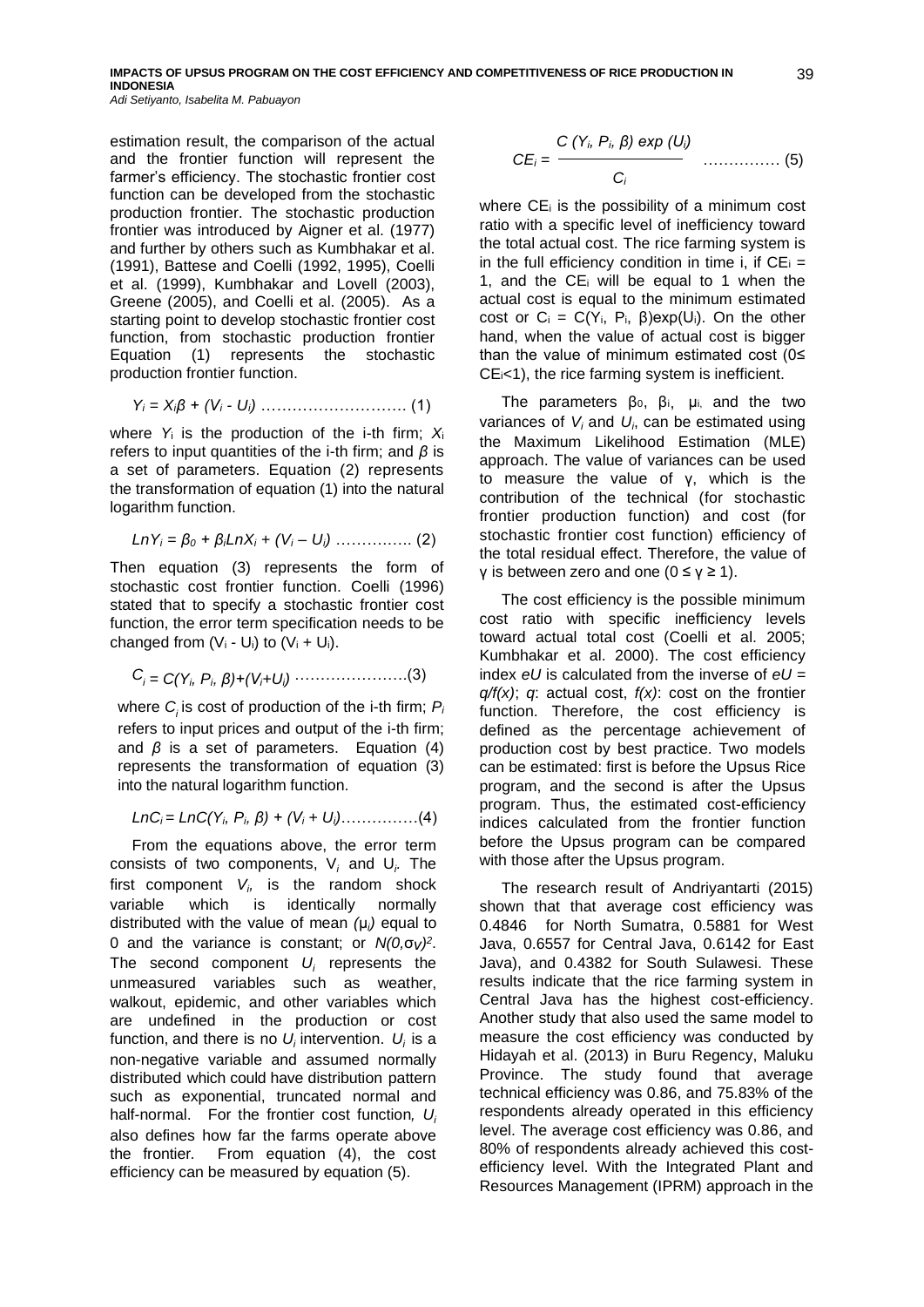research area, the rice farming system was found to be efficient and profitable.

In 2016, the Phil-Rice conducted a study on the competitiveness of Philippine rice in Asia by comparing the rice cost structure in the Philippines with those in China, India, Indonesia, Thailand, and Vietnam. The results show that producing a kilogram of rice is more expensive in intensively cultivated and irrigated areas in importing countries such as the Philippines, Indonesia, and China than in exporting countries such as Thailand, Vietnam, and India. This indicates that exporting countries have an advantage in cost competitiveness at the farm level than importing countries (Bordey et al. 2016). Based on this study, substantial differences occur in major cost items such as labor, not because of major differences in prices but because of varying mechanization levels. Low-cost countries such as Thailand and Vietnam are highly mechanized, resulting in low labor costs compared with those in laborintensive countries such as the Philippines and Indonesia. Deviations in other cost items also occur but at a smaller magnitude.

The study of the Phil-Rice suggests the need to look for solutions to reduce the costs of producing rice in the Philippines and other highcost rice-producing countries in Asia. There were two options to reduce the cost: the first, as shown in Thailand and Vietnam, involves full mechanization of harvesting and threshing activities. The second relates to the method of crop establishment (Bordey et al. 2016). This suggestion is relevant to rice development in Indonesia, and in the Upsus program, specifically on the component of mechanization and crop management and establishment. The question is whether the Upsus program has lowered the unit cost of producing rice and increased rice competitiveness.

## **New Technology and Rice Competitiveness**

Competitiveness requires a business environment where successful firms operate inefficient markets under effective national and regional regulations (ADBI 2014). Competitiveness is "the ability to face competition and to be successful when facing competition" or "the ability to sell products that meet demand requirements (price, quality, and quantity), and at the same time, ensure profits over time that enable the firm to thrive" (Latruffe 2010). Farmers and processors must be able to produce rice with the same or superior quality at costs lower than those of international competitors to be competitive. Competitiveness is affected by technological capacity, market conditions, and existing domestic and trade policies of participating countries in the world market and natural endowments (Bordey et al. 2016).

There are many indicators of competitiveness that have been developed and applied by economists. Among them are Revealed Comparative Advantage (RCA) and Domestic Resource Cost (DRC) commonly used for agricultural products. Balassa (1965) developed the RCA based on the idea that a country's actual trade performance will reveal competitiveness compared with other countries or regions or the world. However, for the Indonesian case, the rice trade is not fully liberalized. Also, according to Balance et al. (1987), there is a high degree of inconsistency among RCA indices. He strongly suggested that empirical work incorporating comparative advantage measures should rigorously base the specification of such measures on theoretical constructs rather than adopting heuristic measures that have appeared in the literature. In particular, statistical criteria should not be the basis for choosing among alternative seemingly reasonable RCA indices. For this reason, this paper did not employ RCA as a method for calculating rice production competitiveness.

Instead, the DRC calculated using the Policy Analysis Matrix (PAM) framework developed by Monke and Pearson (1989) was used. The PAM content has two accounting measurements. One is measuring profitability as the difference between revenues and costs. The second is measuring the effects of divergences or distorting policies and market failures as the difference between observed (the private values) and the social values that would prevail if the divergences were removed. The DRC is the ratio of the cost in domestic resources and non-traded inputs (valued at their shadow prices) of producing the commodity domestically to the net foreign exchange earned or saved by producing the good domestically (Sadoulet and de Janvry 1995; Pearson et al. 2005). DRC as an indicator is used to measure whether a commodity is more profitable when produced domestically or imported, and it reflects social profitability or comparative advantage. DRC < 1 indicates that the commodity is more profitable when produced domestically. Meanwhile, DRC > 1 indicates that it is less profitable to produce domestically, and a neutral condition exists if it is equal to 1.

The other indicator that can be calculated using the PAM is a Private Cost Ratio (PCR) to provide a measure of private profitability. PCR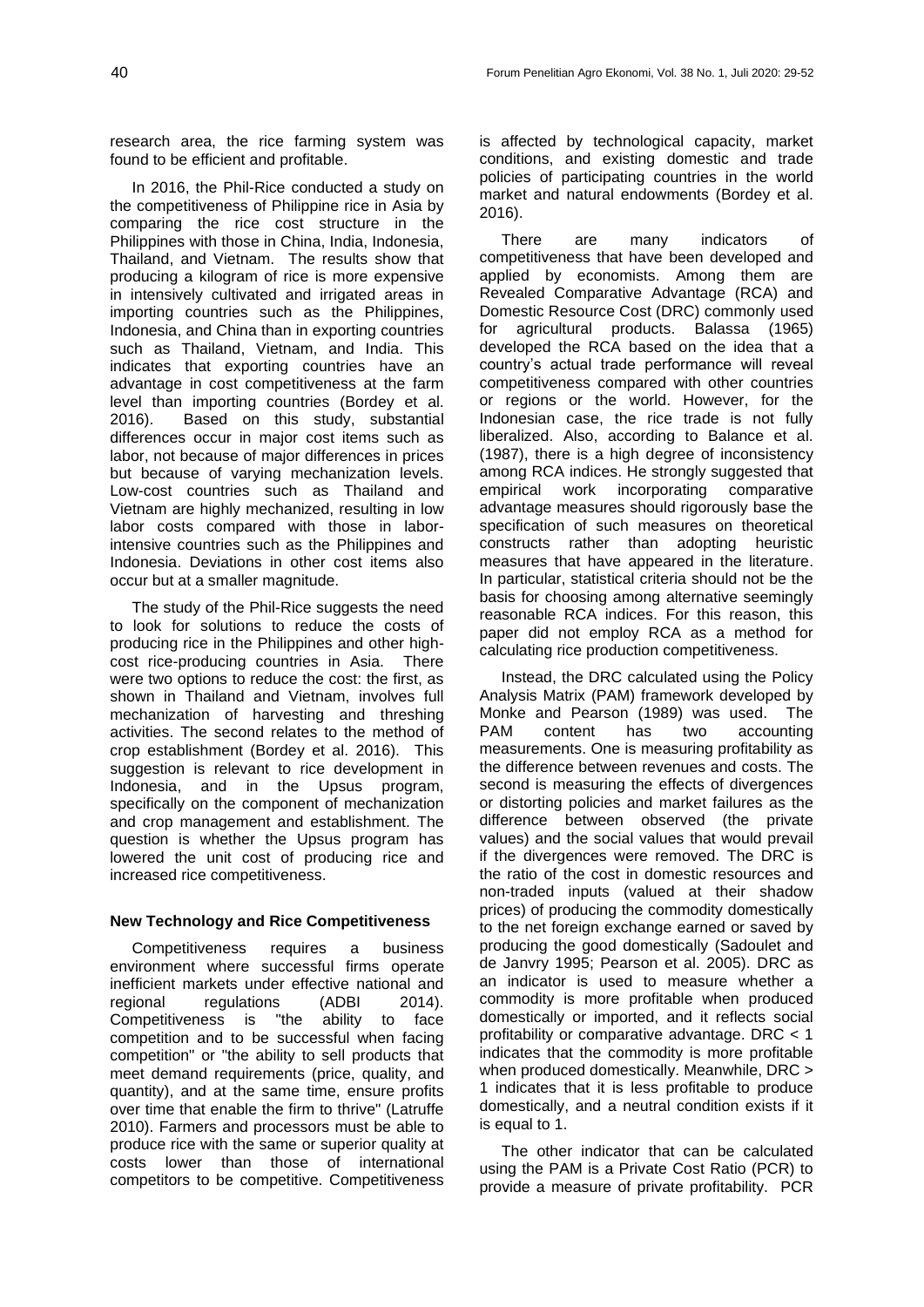shows the competitiveness of the rice production system, given current technologies, output values, input costs, and policy transfers. The term private refers to observed revenues and costs reflecting actual market prices received or paid by farmers, merchants, or processors in the rice production system. Thus, the actual market prices incorporate the underlying economic costs and valuations plus the effects of all policies and market failures. PCR < 1 indicates that the commodity has a competitive advantage when produced domestically. Meanwhile, DRC > 1 indicates that the commodity has a competitive disadvantage when produced domestically, and a neutral condition exists if it is equal to 1.

The impact of the Upsus program on competitiveness was measured from the DRC and PCR using the data before and after Upsus program implementation. If, after program implementation, the DRC and PCR values are less than before the program, then it has a positive effect. Otherwise, it has a negative effect. If the values are similar before and after the program, then it has no effect.

Several studies on rice have been conducted before the Upsus program was implemented and showed that rice production in Indonesia had a comparative advantage between 0.50 and more than 1.00. Some of the studies also showed a decrease in competitiveness in several study locations. Gonzales et al. (1993), covering all provinces in Indonesia using comparative advantages analysis, found that Indonesian rice has a comparative advantage as an import substitute but not as an export crop because of poor quality and a thin world rice market. Except for Central and East Java, which have only marginal competitiveness, Indonesia appears to have no comparative advantage as a rice exporter considering long-term world prices. Due to the local currency devaluation in 1986, increased input and marketing and transport costs rapidly reduced competitiveness gains. Relatively slow projected productivity growth tends to weaken competitiveness. The other study by Rusastra and Ilham (2009) found that in 1986-2001 period, the competitiveness of paddy (rice) declined because of the government's protectionist policy.

Romdhon and Cahyadinata (2004) used the Policy Analysis Matrix (PAM) analysis with domestic resource cost (DRC) as an indicator of competitiveness. They found that the rice farming systems in North Bengkulu Regency, Bengkulu Province, were highly competitive in both the wet and dry seasons. However, they said that this competitiveness would be reduced in the future if Indonesia complies with its AFTA commitments in 2010 and eliminates protection on rice. Mantau et al. (2014) found that rice farming in the Bolaang Mongodow Regency, Gorontalo Province, has DRCs of 0.61 in 1999 and 0.68 in 2009. This means that the competitiveness of rice in this location declined.

Agustian et al. (2014) found that rice farming in some rice production center provinces is efficient and has DRCs of about 0.50 to 0.77. In Sumatra, Lampung, West Sumatra, North Sumatra, and Nangroe Aceh Darussalam (NAD), the DRC ratios were 0.50, 0.62, 0.73, and 0.77, respectively. In Java, East Java and West Java had DRC ratios of 0.60 and 0.62, respectively, while South Sulawesi Province had a DRC ratio of 0.62. This indicates that rice farming in these regions has a comparative advantage, and some provinces outside Java could have a comparative advantage or competitiveness better than Java. The study of Antriyandarti (2015) found that the DRCs of rice farming in North Sumatra, West Java, and South Sulawesi were less than 1.

In contrast, the DRCs of rice farming in Central Java and East Java are larger than 1, indicating that rice farming in these regions does not have a comparative advantage. In addition, she noted that even if the cost efficiency of rice farming in Central Java and East Java increases to 1, rice sectors in these areas will not achieve global competitiveness. In line with Antiyandarti (2015), Saptana (2010) stated in terms of the comparative and competitive advantages of rice competitiveness which showed quite alarming conditions due to the DRC and PCR values of rice are close to one (0.80-1.00) and in some cases show values greater than 1. So far, the studies carried out only measure competitiveness by the average of the research respondents. This will provide an incomplete picture of sectoral competitiveness since results based on average data may conceal important variations in competitiveness among heterogeneous producers (von Cramon-Taubadel and Nivyevskyi 2008; von Cramon-Taubadel and Nivyevskyi 2010; Nivievskyi et al. 2010).

Following von Cramon-Taubadel and Nivyevskyi (2008), the probability analysis using kernel density distribution was used to estimate the proportion of rice farms and that of total rice production that was produced competitively. The effects of an intervention can be captured from the measurement results before and after the intervention. If the proportion of rice farms and the total rice production produced competitively after program implementation are higher than before, it means that the intervention has a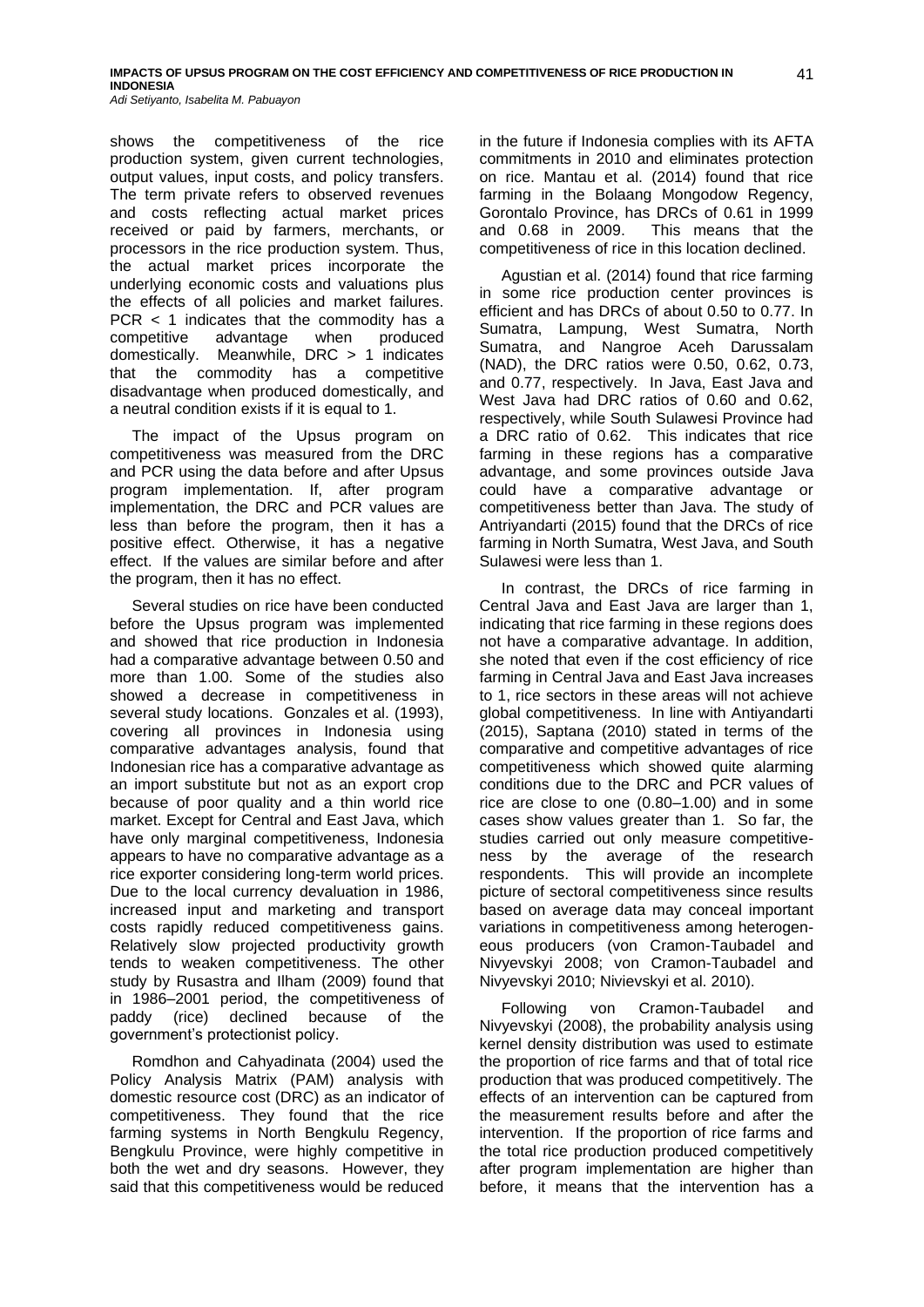positive effect. Otherwise, it has a negative effect. It has no effect if the values are the same before and after the intervention.

Von Cramon-Taubadel and Nivyevskyi (2008) characterized DRCs into three categories, namely, DRCs less than 0 (very competitive), DRCs between 0 and 1 (competitive), and DRCs greater than 1 (uncompetitive). The proportions of farms and those of total production on the farms in each category were estimated. Detailed farm-level data were used to calculate DRC distributions. An estimate of the resulting univariate density function of DRCs across all relevant farms was calculated using the kernel-based estimate proposed by Rosenblatt (1956).

The kernel density estimation is a technique used to estimate the unknown probability distribution of a random variable, based on a sample of points taken from that distribution. The kernel density estimation is a nonparametric way to estimate the probability density function of a random variable, which involves smoothing the data but retaining the overall structure. Each data point of xi,  $i = 1, \ldots$ , n is replaced by a specified distribution, which is typically normal, centered on the point x and with a standard deviation designated by h (bandwidth). In the kernel density estimation, the normal distributions are added together, and the resulting distribution scaled to have a unit area, and a smooth curve, given by Rosenblatt (1956) is as follows:

$$
\hat{f}(x) = \frac{1}{nh} \sum_{i=1}^{n} K\left(\frac{x - x_i}{h}\right) \dots \dots \dots \dots \dots \dots \dots \tag{6}
$$

where  $f(x)$  is the height of the curve at x, a point on the x-axis (value of data), K(.) is the standard normal density, n is the number of samples, and h is the bandwidth (value of smoothing parameter). The appearance of the kernel density depends critically on the value of the smoothing parameter *h*; selecting an appropriate bandwidth for a kernel density estimator is of crucial importance.

Many authors have explored the problem of selecting the smoothing parameter for kernel estimation. Rather than using a single smoothing parameter h, some authors have considered the possibility of using a bandwidth  $h(x)$  that varies according to the point x at which it is estimated. Bandwidth will vary depending upon the location of either the estimate (balloon estimator) proposed by Loftsgaarden and Quesenberry (1965) or the samples (pointwise estimator) proposed by Breiman et al. (1977). This technique is termed as a variable or adaptive bandwidth kernel density estimation approach. The variable bandwidth approach can be found in Hall (1992), Burkhauser et al. (1999), Taron et al. (2005), Wu et al. (2007), and Gine and Sang (2010), while the adaptive approach can be found in Van Kerm (2003). Adaptive kernel density estimation is referred to as akdensity in the STATA program. This study used the STATA program for data processing. The adaptive kernel density estimation is given by Van Kerm (2003):

$$
\hat{f}(x) = \frac{1}{\sum_{i=1}^{n} w_i} \sum_{i=1}^{n} \frac{w_i}{h_i} K\left(\frac{x - x_i}{h_i}\right) \dots \dots \dots \dots \dots \tag{7}
$$

Using this method, the DRC and PCR values can be grouped respectively from those who are able to reach the highest competitiveness to the lowest and have no competitiveness. The difference in the value of the DRC and PCR of each household between before and after the Upsus program has two benefits, namely identifying farmer households that have the ability to compete and the magnitude of their changes, and identifying production produced from rice farmer households that have the ability to compete and the level of yield quality its production. The analysis results will provide to determine what guidance is being done to improve the competitiveness of individual farmers.

### **Cost Efficiency and Competitiveness Improvement**

Starting from the target set that the implementation of the Upsus program, Indonesia will be able to export rice. The competitiveness of rice production has the meaning of farmers' ability to produce rice that can be marketed in the international market. Therefore, the international competitiveness of rice is the ability of rice farmers to supply rice to the world market at prices that provide adequate returns on the resources of inputs used to produce rice. Thus, the cost-efficiency of rice farming which measures how close a rice farmer is to produce the maximum output possible given its size, the inputs it employs, and the technology at its disposal. Improving cost efficiency will lead to increased global competitiveness.

Global or international competitiveness is a product of many factors and the interactions among them. Sudaryanto and Agustian (2003) stated that the comparative and competitive advantage of rice farming is greatly influenced by technical, economic, and social institutional factors. This statement also showed by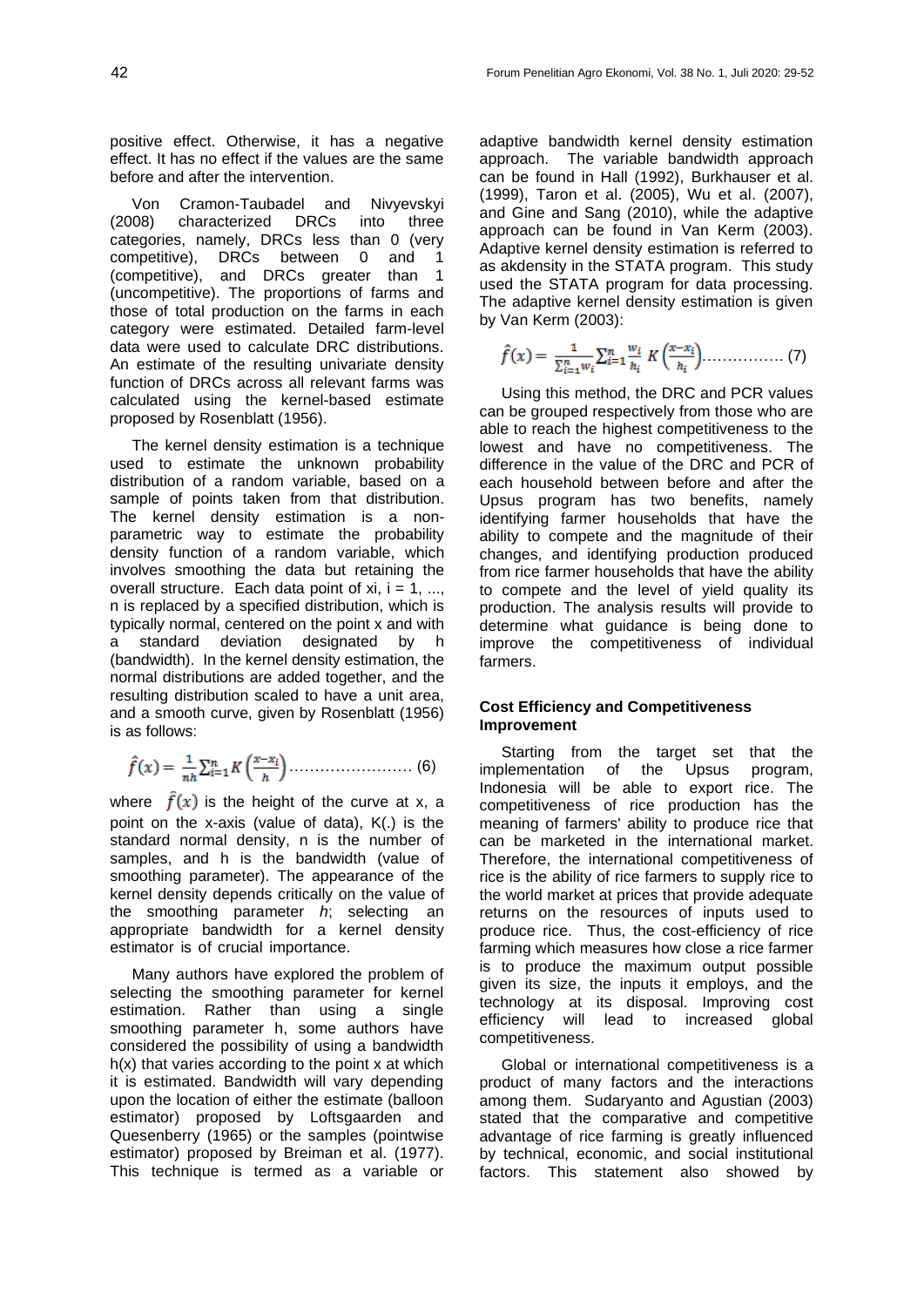Rachman et al. (2001, 2004). Some technical factors that influence are as follows: (a) climate, which greatly affects the availability and access of farmers to water resources; (b) irrigation infrastructure, which affects the availability, access, and control of water resources; (c) location accessibility to infrastructure and economic infrastructure; and (d) the level of technology adoption such as the use of balanced fertilizers and labeled seeds that will affect the level of productivity and quality of yields. Some very influential economic factors are input prices, output prices, labor availability, wage rates, and interest rates. They are closely related to the mechanism of the input market, labor market, and capital market in rural areas.

The other factors that can affect the competitiveness of rice production in Indonesia are non-land assets value. Irawan et al. (2007) stated that the contribution of farmer household income from outside rice farming activities showed an increase in 2007 compared to 2003. Rice farm households used this income to augment their farming capital and finance the rice farm. Households that have higher non-land assets tend to adopt a higher level of technology or innovation. This is also indicated in the 1998– 2003 and 2007-2010 periods in the research results by Hadi et al. (2003) and Susilowati et al. (2010), respectively.

Liese et al. (2014) discussed the factors that influenced rice competitiveness in ASEAN countries: Cambodia, Lao PDR, Myanmar, Thailand, and Vietnam. They state that farming management and technique and level of technology adoption and cropping patterns have influenced rice competitiveness in those countries. Thailand and Vietnam have higher direct costs and land rent than in other countries. However, Thailand and Vietnam are more advanced in farm technology and mechanization levels, have lower operational costs and produce higher rice quality. The total cost per ton is lowest in Myanmar and Laos, followed by Vietnam. This advantage in production cost implies a competitive edge in international rice markets and coincides with low farm gate prices in Myanmar and Laos. However, the low production cost is not an immediate advantage in the international market since this is related to return to land and quality issues. Rice farmers in Thailand and Vietnam have to pay significant land rents (or respective opportunity costs when they are on their own land). In contrast, farmers in Myanmar, Laos, and Cambodia can use the land almost for free.

In the case of Thailand, USITC (2015) found that despite low yields and high farm costs,

Thailand rice exporters competitively supply high-quality rice to the global market. Thailand produces a reliable surplus of high-quality rice each year. Thailand is home to an efficient rice supply chain, including a modern milling sector, infrastructure to support exports, and a private sector able to provide good customer service to global purchasers. For Vietnam, USITC (2015) found that Vietnam's natural resource endowments greatly enhance its competitiveness. Vietnam is competitive in rice production because of its rich natural resource endowments, including plentiful water and natural flooding. Success in adopting better seed varieties and improved crop management has helped Vietnam increase yields and improve the overall quality of its rice.

Besides Thailand and Vietnam, USITC (2015) study covered the factors that affect rice competitiveness in other countries, namely, the USA, China, India, Pakistan, Myanmar, Cambodia, Indonesia, the Philippines, Brazil, and Uruguay. Specifically, for Indonesia, USITC (2015) found that Indonesia's climate gives a competitive advantage through an extended growing season. Its competitiveness is also enhanced by the use of high-yielding varieties, new investment in modern mills, and the increased use of fertilizers, pesticides, and irrigation. However, the growth in yields has slowed in recent years, and relatively high production costs, pressure on land and water resources, postharvest losses, and unpredictable weather patterns have undermined the competitiveness of the sector. Competitiveness has also been limited by inadequate logistics infrastructure.

The change in international rice competitiveness from one period to the next as a result from the changes in productivity, production costs, and the implementation of government policies that encourage increased productivity, reduction of costs and increased farm income, which serve as incentives for farmers to continue producing such as seeds. fertilizers, fuel, and interest rate subsidy, and government purchasing or procurement prices. Changes in productivity affected the rice competitiveness is stated by Rachman et al. (2001), Sudaryanto and Agustian (2003), and Rachman et al. (2004). The changes in rice production costs affected the rice competitiveness is concluded by USITC (2015), Antriyantarti (2015), Antriyandarti (2016), and Bordey et al. (2016). The change in international rice competitiveness is affected by the changes in the implementation of government policies that encourage increased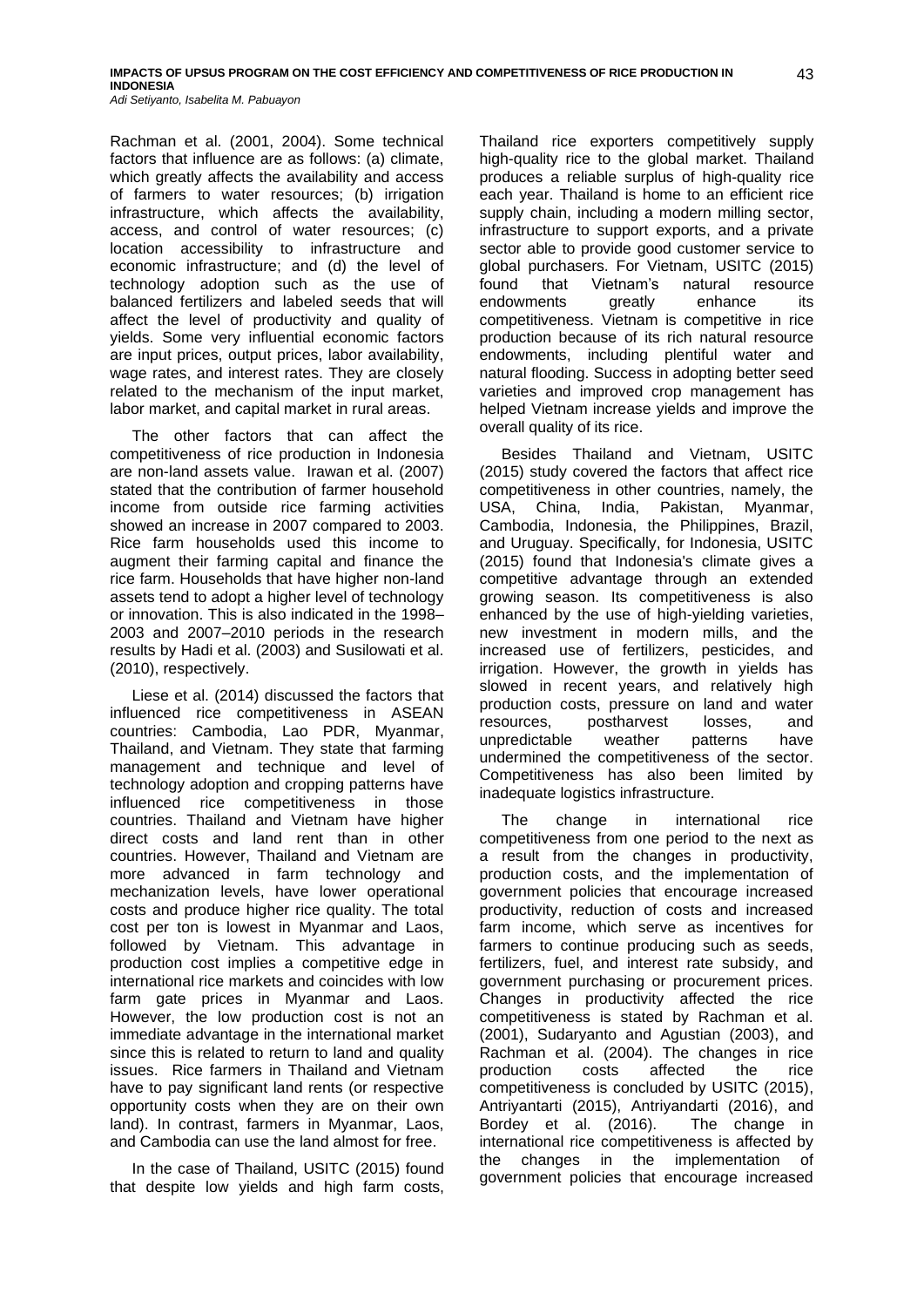productivity, reduction of costs and increased farm income, which serve as incentives for farmers to continue producing such as seeds, fertilizers, fuel, and interest rate subsidy, and government purchasing or procurement prices is resulted from the studies of Suryana and Hermanto (2004), IAARD (2010), Tamba and Pastini (2012), Suryana et al. (2014), and Abidin (2015). The DRC as an indicator of international competitiveness of rice is the ratio of the cost of domestic resources and non-tradable inputs (valued at their shadow prices) to the net foreign exchange earned or saved by producing rice domestically. Increasing cost efficiency will have the effect of increasing competitiveness. Antriyandarti (2015) stated that some other factors like farm-scale, exchange rate, and consumer price might also affect competitiveness. She proposed using a multiple regression model to estimate the relationship between the competitiveness of rice and the cost efficiency of rice farming as follows:

$$
InDRC_i = a + b_1 ln CE_i + b_2 ln CPI_t + b_3 ln ERt + b_4 ln FS_i + e_i
$$
 (8)

where: *DRC*<sub>i</sub> = domestic resource cost of farmer *i*

- *CE*i = cost efficiency of farmer *i*
- $CPI<sub>t</sub>$  = consumer price index in year  $t$
- $ER<sub>t</sub>$  = exchange rate of the USD to IDR in year *t*
- $FS_i$  = farm size of farmer *i* (ha)  $e_i =$  error term

Using this model, Andriyantarti (2015) found that farm size has a positive effect on competitiveness, and the competitiveness of rice is positively influenced by rice farming's cost efficiency. If the cost efficiency increases by 10%, DRC will decrease by 6.35% in North Sumatra, 10.50% in West Java, 5.52% in Central Java, 6.95% in East Java, and 9.47% in South Sulawesi. Other studies have shown that changes in international prices of rice and fertilizer, exchange rate (ER) value of the United States Dollar (USD) to Indonesian Rupiah (IDR), and import tariffs also influence the comparative and competitive advantages of rice production in Indonesia (Rachman et al. 2004; Tamba and Pastini 2012; Nurayati 2015; Bowo et al. 2016). The Consumer Price Index (CPI) and ER value of the USD to IDR, two variables in equation (8), import tariff, and international rice and fertilizer prices have the same value for every farm household sample and become irrelevant when using cross-section data. Improvements are needed to apply the model (8) to determine whether the improvements in the cost efficiency of the Upsus program affect the increase in

competitiveness using farm household-level data. New variables can also be added based on the reliability and eligibility of data collected at the farm household level. The addition of variables must consider the presence of variables that have been used in the measurement of DRC and PCR on PAM analysis as factors influencing rice competitive and comparative advantages. The other is the regression variables to estimate the level of cost efficiency and inefficiency determinants in the equations (4) and (5). Thus, the results will provide additional information on understanding competitiveness and how cost efficiency and competitiveness are related and applied more comprehensively.

Based on the studies above, the factors that might affect the global competitiveness of rice production in Indonesia are as follows: (1) cost efficiency (CE) obtained from the estimation of the stochastic frontier cost function analysis; (2) farm size (FS) that represents the scale of rice farming in hectares, including self-owned land that is cultivated on its own and form tenancy system; (3) non-land asset value (NLA) in IDR million and constant prices, representing the capacity of farmer households in financing technological change and innovation; (4) productivity of rice farm (PYF) measured by labor productivity, since there is FS as one variable; (5) cropping intensity (CI) in a year, representing climate favorable conditions, infrastructures of location, land and irrigation, and farm management technique; (6) share of production sold (SY), representing farming orientation (commercial/subsistence) and access to market and marketing institutions; (7) ratio of farm price (RFP), that is the farm gate ratio price to government procurement or purchasing price (GPP), representing the government policy in providing output price incentives; (8) share of farming capital from outside and loan or credit (SCL), representing the access of farmer households to capital sources from outside the household, banks, and government credit program; (9) the ratio of mechanical cost per kg to farm gate price (RMC), representing the ability of farmers to overcome labor scarcity, save time, and reduce the rate of loss of yields and government intervention program on pre and postharvest mechanization; (10) land rent to farm gate price (RLC) ratio, representing fixed costs and opportunity cost of land for other commodities; and (11) ratio of subsidy value per kg to farm gate price (RSC), representing the government policy in providing input price incentives.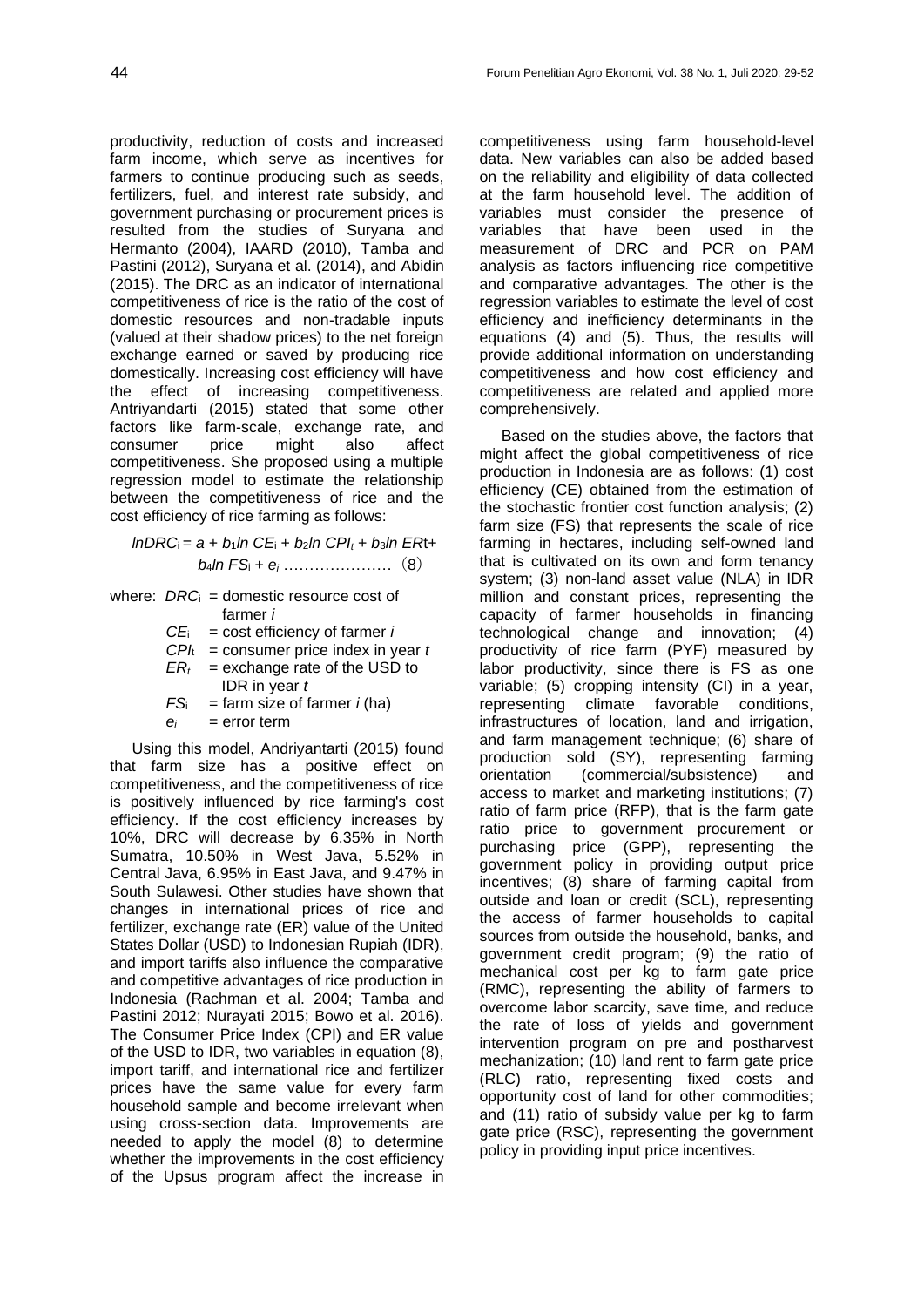In order to capture the effects of cost efficiency on the global competitiveness of the Upsus program, a dummy variable representing conditions before and after implementing the Upsus program will be added into the equation. Then, to evaluate the effect improvement of cost efficiency on competitiveness as the impact of the Upsus program, we can propose the model shows in equation (9) for DRC and equation (10) for PCR, which is the difference after and before the Upsus program implementation will be captured by dummy variable as follows:

- *LnDRC<sup>i</sup> = a +b1LnCE<sup>i</sup> + b2LnFSi+b3LnNLAi+b4LnRCIi+b5Ln*  $PYF_i+ b_6LnSY_i+ b_7LnSCL_i+$ *b8LnRFP<sup>i</sup> +b9LnRMCi+ b10LnRLCi+b11LnRSCi+b12Di+ei*...(9)
- $LnPCR_i = a + b_1LnCE_i +$ *b2LnFSi+b3LnNLAi+b4LnRCIi+b5Ln PYFi+ b6LnSY<sup>i</sup> + b7LnSCLi+ b8LnRFP<sup>i</sup> +b9LnRMCi+ b10LnRLCi+b11LnRSCi+b12Di+e<sup>i</sup>* (10)

where:

- *DRC<sup>i</sup> =*domestic resources cost ratio value of farm household i
- *PCR<sup>i</sup> =*private cost ratio value of farm household i
- *CEi =*cost efficiency value of farm household i
- *FS<sup>i</sup> =*farm size of household i (ha)
- *NLA<sup>i</sup> =* non-land assets value of farm household i (Rp million in constant price)
- *RCI<sup>i</sup> =*rice cropping intensity in a year of farm household i
- *PYF<sup>i</sup> =*ratio production to total labor of farm household i (kg/person)
- *SY<sup>i</sup> =*share of production sold of farm household i
- *RFP<sup>i</sup> =*ratio of government purchase price to farm gate price of farm house hold i
- *SCL<sup>i</sup> =*share of cost from outside or loan of farm household i
- *RMC<sup>i</sup> =*ratio of mechanical cost per kg to farm gate price of farm household i
- $RLR_i$  =ratio of land rent per kg cost to farm gate price of farm house hold i
- *RSC<sup>i</sup> =*ratio of subsidy value per kg to farm gate price of farm house hold i
- *D<sup>i</sup> =*dummy program (after Upsus program = 1, before Upsus program  $= 0$ )
- *ei =*error term

The analysis results of equation models (9) and (10) will show the difference in the influence of the model variables on comparative and competitive advantages. Considering the ultimate goal of the Upsus program is to increase surpluses for the sustainability of rice self-sufficiency and exports, it will be beneficial for decision-making in coaching rice farmers in the subsequent implementation of the Upsus program. Of course, the variables in equations (9) and (10) can be added or subtracted as long as it is relevant to the components of the Upsus program and other factors associated with it, the use of econometric modeling, and the availability of data at the household level of rice farmers.

### **AN IMPLEMENTATION DIRECTION OF THE UPSUS PROGRAM**

The Upsus program is all over the country and involves all the wetland paddy field areas. With an increase in cropping index and yield (productivity), national rice production will increase. Since irrigation and agricultural equipment and machinery are already developed and provided, farmers' knowledge and skills in farm management and technology will increase. If sustained, national rice production will increase and possibly generate surplus production for export. However, there were problems, as reported by ICASEPS (2017). Since the middle of 2016, the Upsus program implementation has been more focused on increasing the planting area; thus, increasing productivity is no longer a focus. The attention of it is diminishing. The first is monitoring and evaluation of the implementation of Upsus program activities continues to be conducted every month, recording and reporting of additional planting must be reported every day, as a basis for monthly target revision. The second is the addition of the planting area target revised every month and impacted the amount of seed and fertilizer procurement.

Recording and reporting additional planting areas every day provides positive benefits for the province and the Ministry of Agriculture to monitor the progress in achieving the planting area target and estimated harvest area that can be achieved every month. Nevertheless, this also raises operational problems because (1) the evaluation of planted area added is done monthly by comparing the achievements of the same month in the previous year, and (2) based on the results of the monthly evaluation, the MoA then sets changes in the target size of the area added to the province for the following months (ICASEPS 2017). To support the change, the MoA also prepares reserve funds for the procurement of agricultural equipment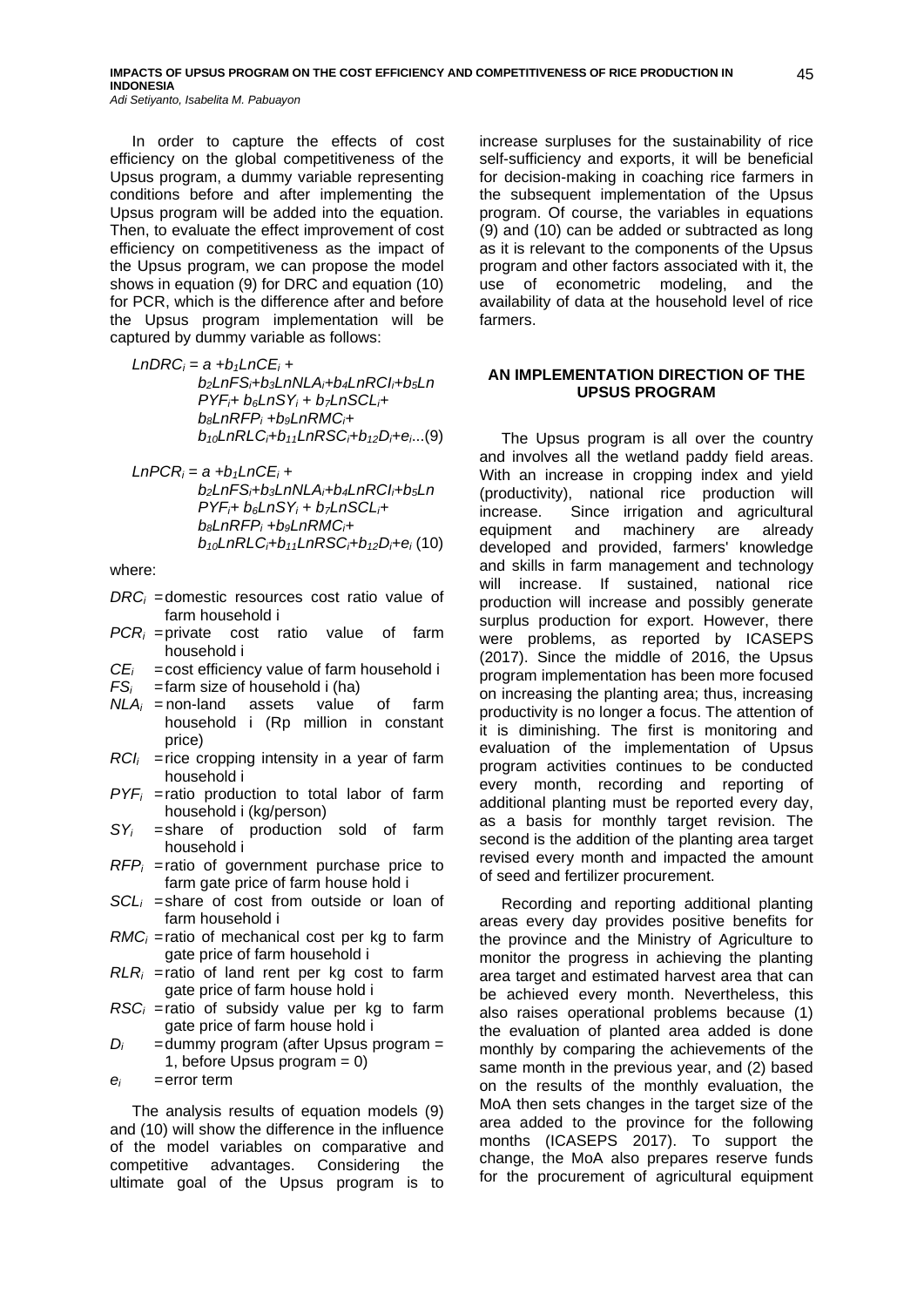and machinery. The reserve fund is prepared to purchase agricultural equipment and machinery at any time if needed to increase the planting area so that the additional planting area target can be achieved (DGAIF 2018). However, operational constraints in the implementation of activities that occur at this time, compared to the same month in the previous year, are not used as the main consideration for decision making. These include the availability of areas for increasing planting area, the level of attainment of cropping intensity, and the presence of differences in rainfall.

A team of agricultural equipment and machinery brigades was formed under the Regency Agriculture Office and Military Regency Command Headquarters (MoA 2015). Each brigade team is provided with at least four units of tractor, rice trans-planter, and combine harvester. This team was formed with the aim of providing and managing agricultural equipment and machinery to assist farmer groups who need additional agricultural equipment and machinery in the context of acceleration of tillage and rice planting. Farmer groups can borrow equipment and agricultural machinery and must be returned after using it. Farmer groups must provide mobilization funds because the government does not allocate funds for this. In addition to the mobilization fund, the farmer group must incur fuel, operator costs, and care and maintenance costs for the agricultural equipment and machinery. However, according to ICASEPS (2017), the following problems occur. (1) There are already many groups or businesses renting out agricultural equipment and machinery. This has caused social conflict due to existing agricultural equipment and machinery service providers in several regions. On the other side, it has shifted the use of agricultural and rural labor in areas that do not yet exist, and there are quite a lot of agricultural workers available. (2) Agricultural equipment and machinery received are too large and do not fit into the local agroecosystem. (3) The recipient farmer groups with no storage warehouse might result in engine theft. (4) Lack of capacity and capability of farmer groups in financial and management. (5) In common, there are no workshops and spare-parts providers that are relatively close for the damaged machine and no skilled personnel to operate the machine and equipment (ICASEPS 2017). Agricultural equipment and machinery deliveries were placed at the Agriculture Service Office and the MDC Headquarters and not used by farmers.

The addition of planting area targets at the provincial level also has an impact on changing targets at the regency level. Many regencies objected to the addition of these targets and impacted the amount of seed and fertilizer procurement. Besides, the revision must be made because the amount that must be added follows the increase in the planting area to achieve. This change or revision has an impact on delays in procurement and distribution to farmers. Particularly for seeds other than revisions causing delays, the additional amount of sudden procurement affects the distributed seeds quality, causing it not entirely high. Besides, the varieties do not meet the farmers' needs. Production of quality and certified seeds requires certain processes and standard operating procedures that are difficult to do in a short time. If there is a revision, the changes cannot be made suddenly monthly, but annually because the Upsus program components are related to one another. It is not easy for the implementing organization and operational management to make adjustments.

Referring to the Regulation of the Minister of Agriculture No. 50/2012 on Guidelines for the Development of Agricultural Areas (MoA 2012), the increase in rice production can be divided into three areas: (1) areas for opening new agricultural paddy fields and undeveloped areas; (2) developing and moderately developed areas; and (3) developed areas. The faithful development plan of the area and its implementation are prepared in a minimum of five years with stages, targets to be achieved, and components of the program package for farmers tailored to each area's needs. A comprehensive evaluation to increase the effectiveness of the Upsus program implementation is critical to carry out as a basis for planning the implementation of the program in the following years. ICASEPS (2019) reported variations among provinces of five rice producing centers and five non-producing centers evaluated in achieving the target set. This indicates that the target setting and implementation focus of the given program must be adjusted to the agroecosystem characteristics, socio-economy, potential, and rice farming development levels in each region. Consequently, the planning and implementation of the Upsus program must be adapted to the characteristics of each development region, could not be revised every month, and focuses on increasing rice productivity in every possible way could not be diminished.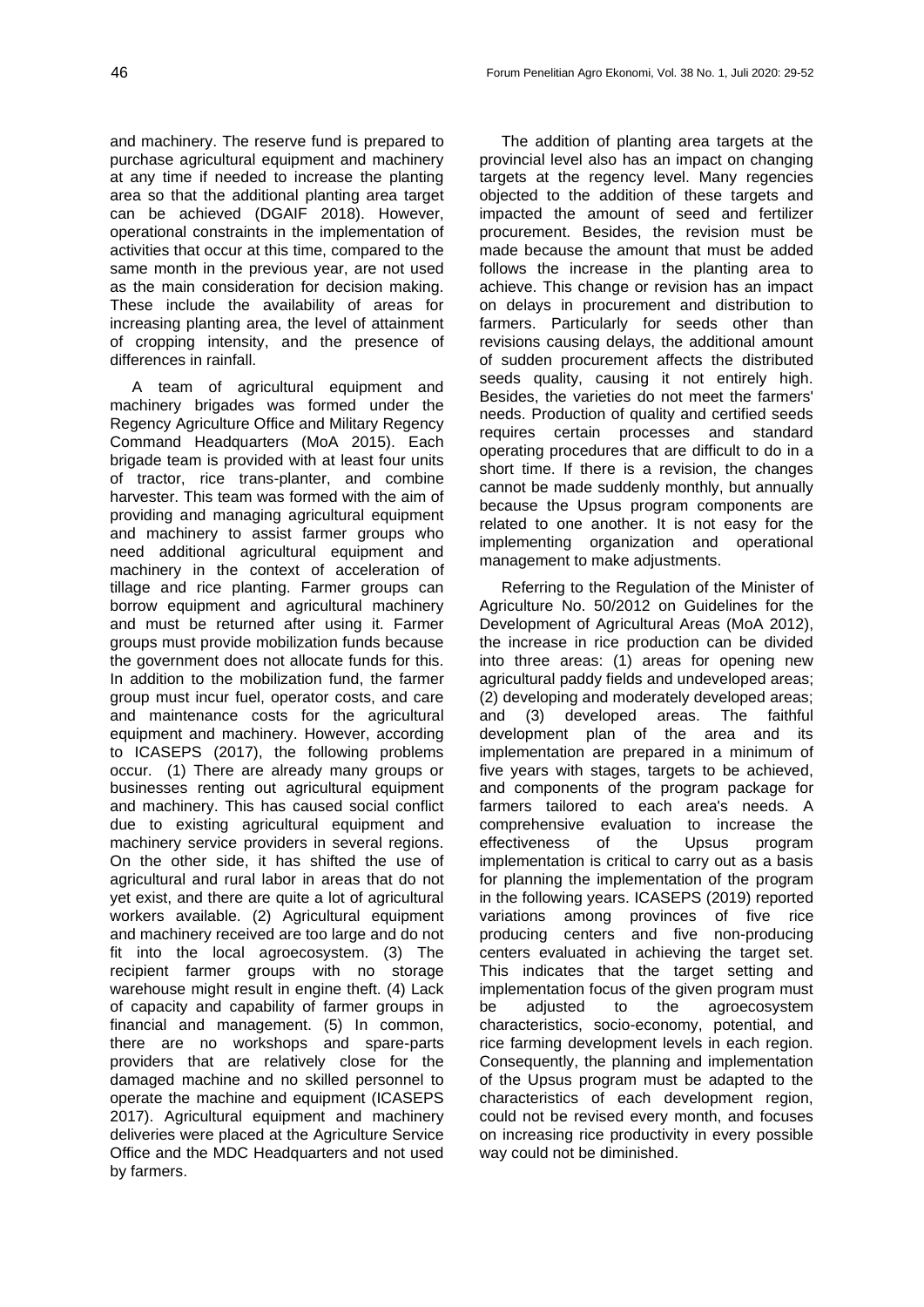In the Upsus program approach, the government provides a complete technological package (irrigation, equipment and machinery, seeds, fertilizers, pesticides and agricultural management, improved techniques) and farmers' guidance through extension agents and program implementation assistants. Farmers can learn how to use new production technologies and how much inputs should be used to achieve optimal results. They can adopt better farm management techniques to improve their technical skills and allocate inputs properly, bringing about higher yield and a more efficient cost structure.

ICASEPS (2017) study identified that (1) there is around 3 million ha of damaged irrigation, which could potentially result in a rice production loss of around 4.5 million tons; (2) delivery of fertilizers to the farmer often experiences a delay of about 1-2 weeks and potentially causes loss of rice production of around 3.0 million tons; (3) the number of agricultural extension workers is decreasing, which can lead to loss of rice production of 3.0 million tons; (4) the use of seeds whose quality is not good and certified causes loss of rice productivity potential of 1.0 ton/ha, meaning that potentially from 6.0 million hectares of paddy fields can lose potential rice production of about 6.0 million tons; and (5) limited supply and use of machinery can cause pre-harvest and harvest losses of around 3.5 million tons. This study indicated that the target achievement of the Upsus program would not be achieved if the performance of all components of the Upsus program and the management and organization of the program implementation is inadequate and ineffective.

Even though the damaged irrigation network has been successfully repaired and rice farmers have received assistance in the form of equipment and agricultural machinery, the Upsus program implementation remains inadequate and ineffective if other components were problematic. Rice farmers cannot adopt better farm management to improve their technical skills, nor can they allocate inputs ultimately and adequately cannot achieve higher yields and more efficient cost structures. The next implementation of the Upsus program must consider the level of adequacy and effectiveness of all program components in each rice farmer receiving the program assistance package. The adequacy of provision refers to how adequate each component of the Upsus program is provided. The effectiveness refers to how effective the program is increasing yield and reducing cost or making rice farming competitive.

### **CONCLUDING REMARK**

At the national level, the Upsus program implementation did not succeed in achieving the target of rice cropping intensity, and productivity increases. Rice productivity was tending to levelling off or continuously declining at the national level, while the Upsus program was implemented. Due to the management and organization's problems and delivery provisions of all components of the Upsus program implementation, there was no significant improvement in 2016 to 2018. The Upsus program implementation has encouraged an increase in rice harvested area but did not encourage rice productivity growth.

Analysis at the provincial and district levels is expected to produce different performances. In the next implementation of the Upsus program, the target set should be different according to the characteristics of each province and regency. As a consequence, the planning and implementation of the Upsus program must be adapted to the characteristics of each development region, could not be revised in every month, and focuses on increasing rice productivity in every possible way (through improvement in the application of rice farming technology package, and reducing the level of yield loss during harvest and post-harvest handling) could not be diminished.

The next implementation of the Upsus program must consider the level of adequacy and effectiveness of all program components in each rice farmer receiving the program assistance package. Adequacy refers to how adequate each component of the Upsus program is provided. Effectiveness refers to how effective the program is in increasing yield and reducing cost or making rice farming more competitive. The level of adequacy and effectiveness of the Upsus program requires reliable management and organization at both the central and regional levels, which are able to manage the implementation of each component of the Upsus program at their best. The Upsus program implementation remains inadequate and ineffective if management and organization implementation and some Upsus program components were problematic.

Measuring the Upsus program's impact on cost efficiency and competitiveness of rice farming is very important considering the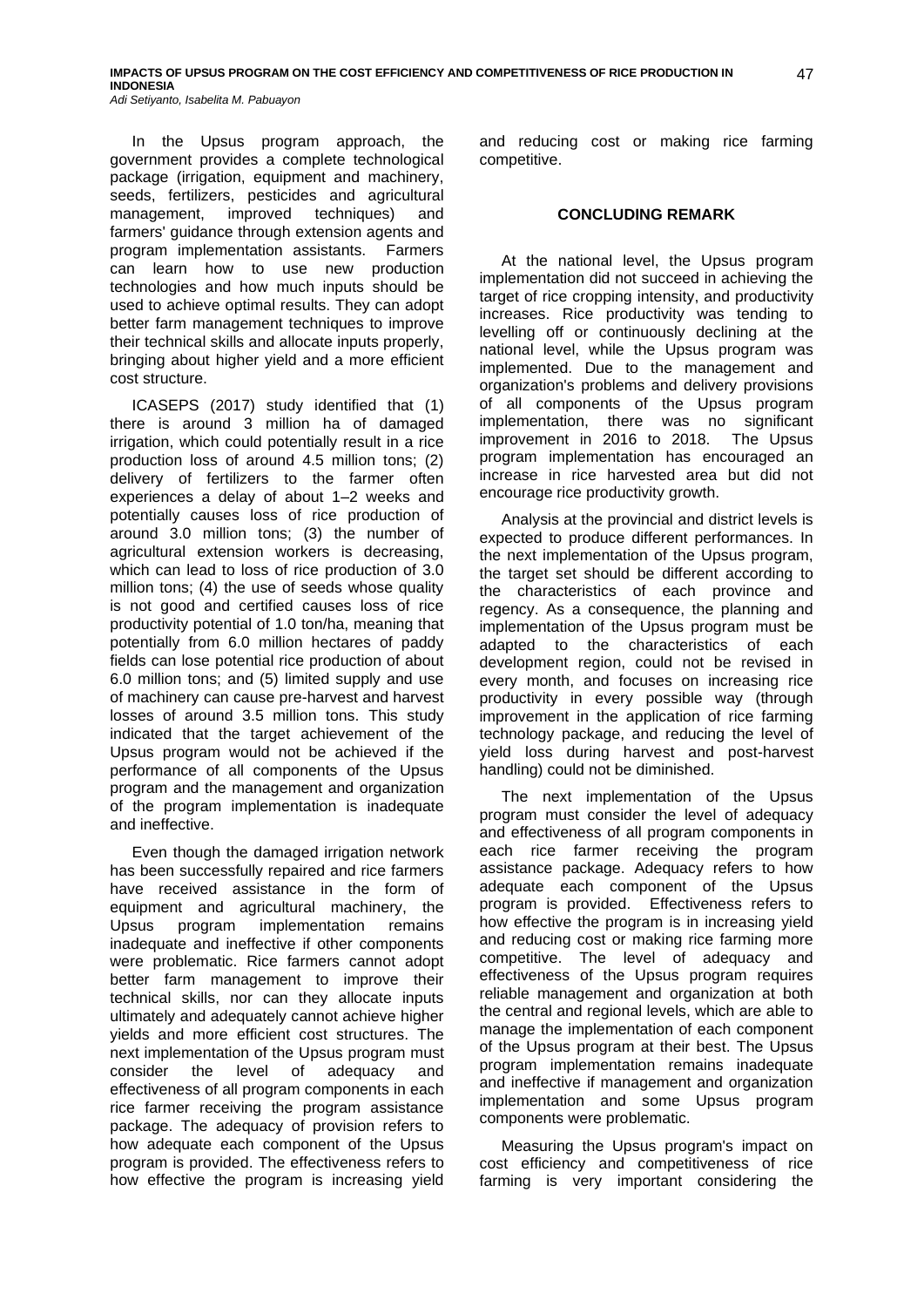sustainability of self-sufficiency and rice exports to be the ultimate program implementation goal. The competitiveness of rice production will be affected by higher yield and a more efficient cost structure. Increasing yield and lowering costs will increase competitiveness. Thus, rice production becomes more competitive after the Upsus program is implemented than before. The application of the stochastic cost frontier function model will obtain the cost-efficient distribution of each rice farmer from the highest to the lowest level. The application of the kernel density distribution model to the competitiveness analysis results with DCR and PCR indicators for each rice farmer will obtain the distribution of rice farmers who can reach the highest to lowest competitiveness level. Referring to these, in the next Upsus program implementation, rice farmers who are at the highest level of cost efficiency and competitiveness can be used as a model for fostering rice farmers who are at a lower level of cost efficiency and competitiveness. The use of the stochastic cost function frontier analysis model will produce a determinant cost efficiency and the influence of the variables in it. Likewise, the use of PAM analysis will produce a determinant of the comparative and competitive advantage of rice production. At the same time, the use of the link between cost efficiency and competitiveness provides additional information on understanding competitiveness and how cost efficiency and other factors can affect competitiveness more comprehensively.

The followings are some policy recommendations to help further improve the next implementation strategies of the Upsus program on rice. (1) Serious consideration of the problems encountered and other factors that contributed to difficulties in the Upsus program implementation. (2) Maintain the area of rice planting and more focus on higher productivity target through every possible way adapted and adjusted to the characteristics of each development region (agroecosystem, socioeconomy, potential, and level of development of rice farming of province, regency, and subdistrict). (3) Conduct study to measure cost efficiency and competitiveness levels of farm households and use the farming system application of farms with the highest range of cost efficiency and competitiveness as models for less cost-efficient and competitiveness farms, followed by determining what guidance should be done to improve the competitiveness of individual farmers. (4) Conduct a specific, comprehensive, and detailed evaluation to increase the adequacy and effectiveness of the Upsus program's implementation and develop systematic and detailed planning and implementation for better results.

### **ACKNOWLEDGMENT**

Acknowledgments were conveyed to Dr. Cesar B. Quicoy, Dr. Dinah Pura T. Depositario, and Dr. Jose DV. Camacho, Jr. for the comments and inputs provided in the process of writing of this paper.

### **REFERENCES**

- Abas H, Murtisari A, Boekoesoe Y. 2018. Analisis efisiensi usahatani padi sawah dengan penerapan sistem tanam jajar legowo di Desa Iloheluma, Kecamatan Tilongkabila, Kabupaten Bone Bolango. Agrinesia. 2(2):121-131.
- Abidin MZ. 2015. Dampak kebijakan impor beras dan ketahanan pangan dalam perspektif kesejahteraan sosial. Sosio Informa. 1(3):213- 230.
- Agustian A, Hermanto, Friyatno S, Ar-Rozi AM, Suryana A. 2014. Daya saing beberapa komoditas pangan strategis. Policy Analysis Research Report. Bogor (ID): Center for Agro Socio Economic and Policy Studies.
- Aigner DJ, Lovell CAK, Schmidt P. 1977. Formulation and estimation of stochastic frontier production function models. J Econom. 6:21-37.
- Antriyandarti E. 2015. Competitiveness and cost efficiency of rice farming in Indonesia. J Rural Probl. 51(2):74-85.
- Antriyandarti E. 2016. An economic study of the Indonesian rice sector: toward harmonization of structural adjustment and food security [Doctoral dissertation]. [Kyoto (JP)]: Kyoto University.
- [ADBI] Asian Development Bank Institute. 2014. ASEAN 2030: toward a borderless economic community. Tokyo (JP): Asian Development Bank Institute.
- Balassa B. 1965. Trade liberalisation and 'revealed' comparative advantage. The Manchester School. 33:99-123.
- Ballance R, Forstner H, Murray T. 1987. Consistency tests of alternative measures of comparative advantage. Rev Econ Stat. 69:157-161.
- Battese GE, Coelli TJ. 1992. Frontier production functions, technical efficiency and panel data: with application to paddy farmers in India. J Product Anal. 3(1/2):153-169.
- Battese GE, Coelli TJ. 1995. A model for technical inefficiency effects in a stochastic frontier production function for panel data. Empir Econ. 20(2):325-332.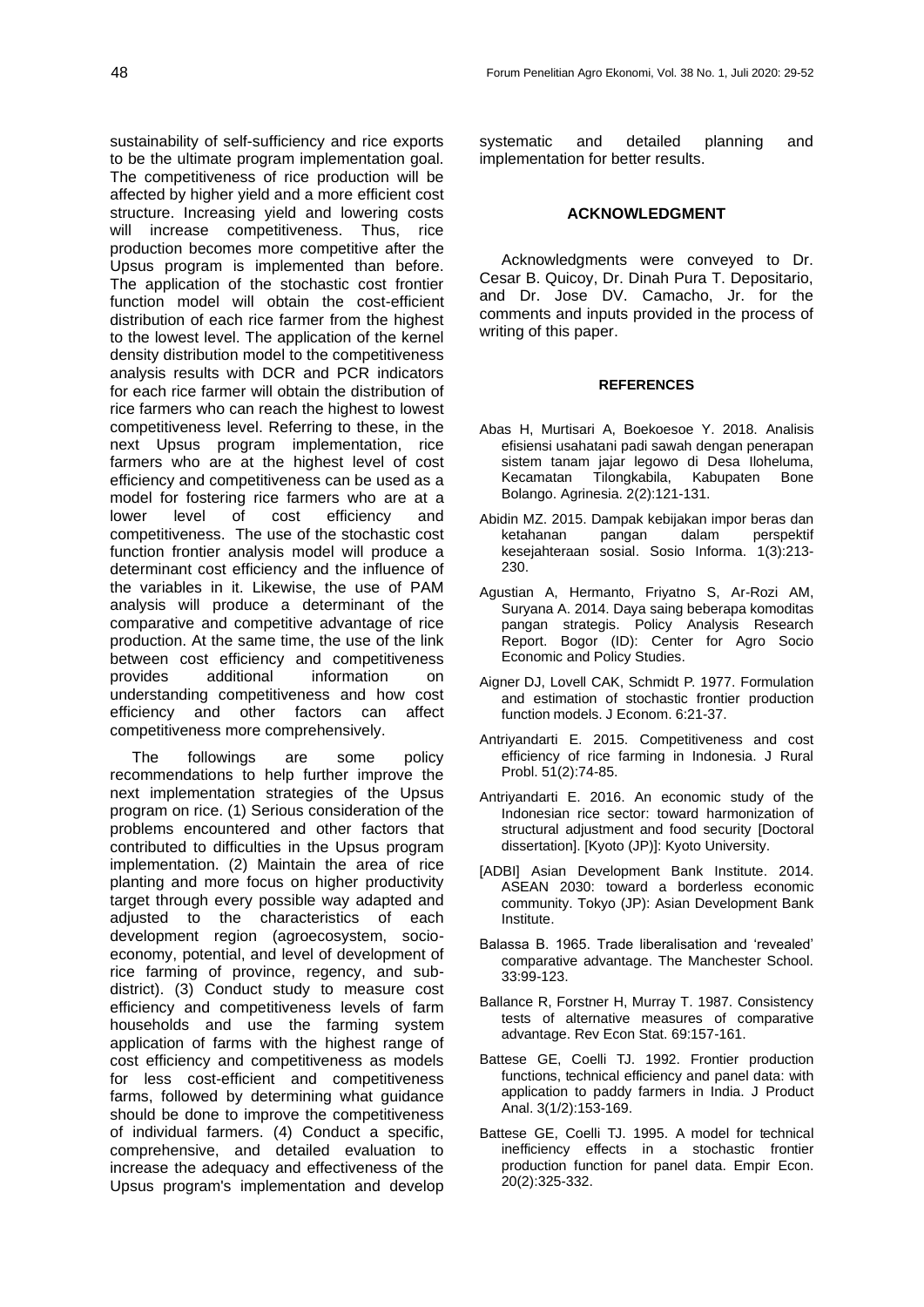- Bian F, Xie Y, Cui X, Zeng Y, editors. 2013. Geoinformatics in resource management and sustainable ecosystem. Proceedings of International Symposium GRMSE 2013; 2013 Nov 8-10; Wuhan, China. Part 2. New York (US): Springer.
- Bordey FH, Moya PF, Beltran JC, Dawe DC, editors. 2016. Competitiveness of Philippine rice in Asia. Science City of Muñoz (PH): Philippine Rice Research Institute and International Rice Research Institute.
- Bowo PA, Nurayati A, Muhammad R, Imleesh M. 2016. Analysis of competitiveness and government policy on rice, corn and soybean farming. Jejak. 9(2):59-169.
- Breiman L, Meisel W, and Purcell E. 1977. Variable kernel estimates of multivariate densities. Technometrics. 19:135-144.
- Burkhauser RV, Crews AD, Daly MC, Jenkins SP. 1999. Testing the significance of income distribution changes over the 1980s business cycle: a cross-national comparison. J Appl Econ. 14(3): 253-272.
- Busyra RG. 2016. Dampak program Upaya Khusus (Upsus) Padi Jagung Kedelai (Pajale) pada komoditas padi terhadap perekonomian Kabupaten Tanjung Jabung Timur. J Agribusiness Media. 1(1):12-27.
- [CADIS] Center for Agriculture Data and Information System. 2018. Statistik pertanian 2017. Jakarta (ID): Center for Agriculture Data and Information System.
- [CADIS] Center for Agriculture Data and Information System. 2019. Statistik pertanian 2018. Jakarta (ID): Center for Agriculture Data and Information System.
- [CADIS] Center for Agriculture Data and Information System. 2020. Statistik pertanian 2019. Jakarta (ID): Center for Agriculture Data and Information System.
- Coelli TJ. 1996. A guide to frontier version 4.1: a computer program for stochastic frontier production and cost function estimation. Armidale (AU): Center for Efficiency and Productivity Analysis, University of New England
- Coelli TJ, Perelman S, Romano E. 1999. Accounting for environmental influences in stochastic frontier: with application to international airlines. J Product Anal. 11(3):251-273.
- Coelli TJ, Rao DSP, O'Donnell CJ, Battese GE. 2005. An introduction to efficiency and productivity analysis. 2nd ed. New York (US): Springer.
- [DGAIF] Directorate General of Agriculture Infrastructure and Facilities. 2018. Statistik prasarana dan sarana pertanian 2013-2017. Jakarta (ID): Directorate General of Agriculture Infrastructure and Facilities.
- [DGAIF] Directorate General of Agriculture Infrastructure and Facilities. 2019. Statistik Infrastructure and Facilities. 2019. Statistik<br>prasarana dan sarana pertanian 2018. Jakarta (ID): Directorate General of Agriculture Infrastructure and Facilities.
- [DGFC] Directorate General of Food Crops. 2017. Laporan pelaksanaan program Upsus Padi, Jagung dan Kedele tahun anggaran 2017. Jakarta (ID): Directorate General of Food Crops.
- [DGFC] Directorate General of Food Crops. 2019. Database statistik pertanian tanaman pangan 2006‒2019. Jakarta (ID): Directorate General of Food Crops.
- [FAO] Food and Agricultural Organization. 2003. Consultation on agricultural commodity price problems; 2002 Mar 25-26; Rome, Italy. Rome (IT): Food and Agriculture Organization of the United Nations.
- Gine E, Sang H. 2010. Uniform asymptotics for kernel density estimators with variable bandwidths. J Nonparametr Stat. 22:773-795.
- Gonzales LA, Kasryno F, Perez ND, Rosegrant MW. 1993. Economic incentives and comparative advantage in Indonesian food crop production. Research Report 93. Washington, DC (US): International Food Policy Research Institute.
- Greene W. 2005. Efficiency of public spending in developing countries: a stochastic frontier approach. New York (US): Stern School of Business, New York University.
- Hadi PU, Suhaeti RN, Djulin A, Purwantini TB. 2003. Analisis dinamika struktur sosial ekonomi pedesaan: Patanas data analysis. Final Research Report. Bogor (ID): Indonesian Center for Agricultural Socio Economic and Policy Studies.
- Hall P. 1992. On global properties of variable bandwidth density estimators. Ann Stat. 20:762- 778.
- Hamyana UR. 2017. Pembangunan dan konflik sosial (Studi etnografi implementasi program Upaya Khusus Peningkatan Produksi Padi, Jagung, dan Kedelai di Kabupaten Bondowoso-Jawa Timur)**.** Agriekonomika. 6(2):108-119.
- Hayami Y, Ruttan VW. 1971. Induced innovation in agricultural development. Discussion Paper No. 3, May 1971. Minnesota (US): Center for Economics Research, Department of Economics, University of Minnesota.
- Hidayah I, Hanani N, Anindita R, Setiawan B. 2013. Production and cost efficiency analysis using frontier stochastic approach, a case on paddy farming system with Integrated Plant and Resource Management (IPRM) approach in Buru District Maluku Province Indonesia. J Econ Sustain Dev. 4(1):78–84.
- [ICASEPS] Indonesian Center for Agricultural Socio Economic and Policy Studies (ICASEPS). 2017. Kebijakan pelaksanaan program Peningkatan Produksi Pangan Pokok. Policy Analysis Report.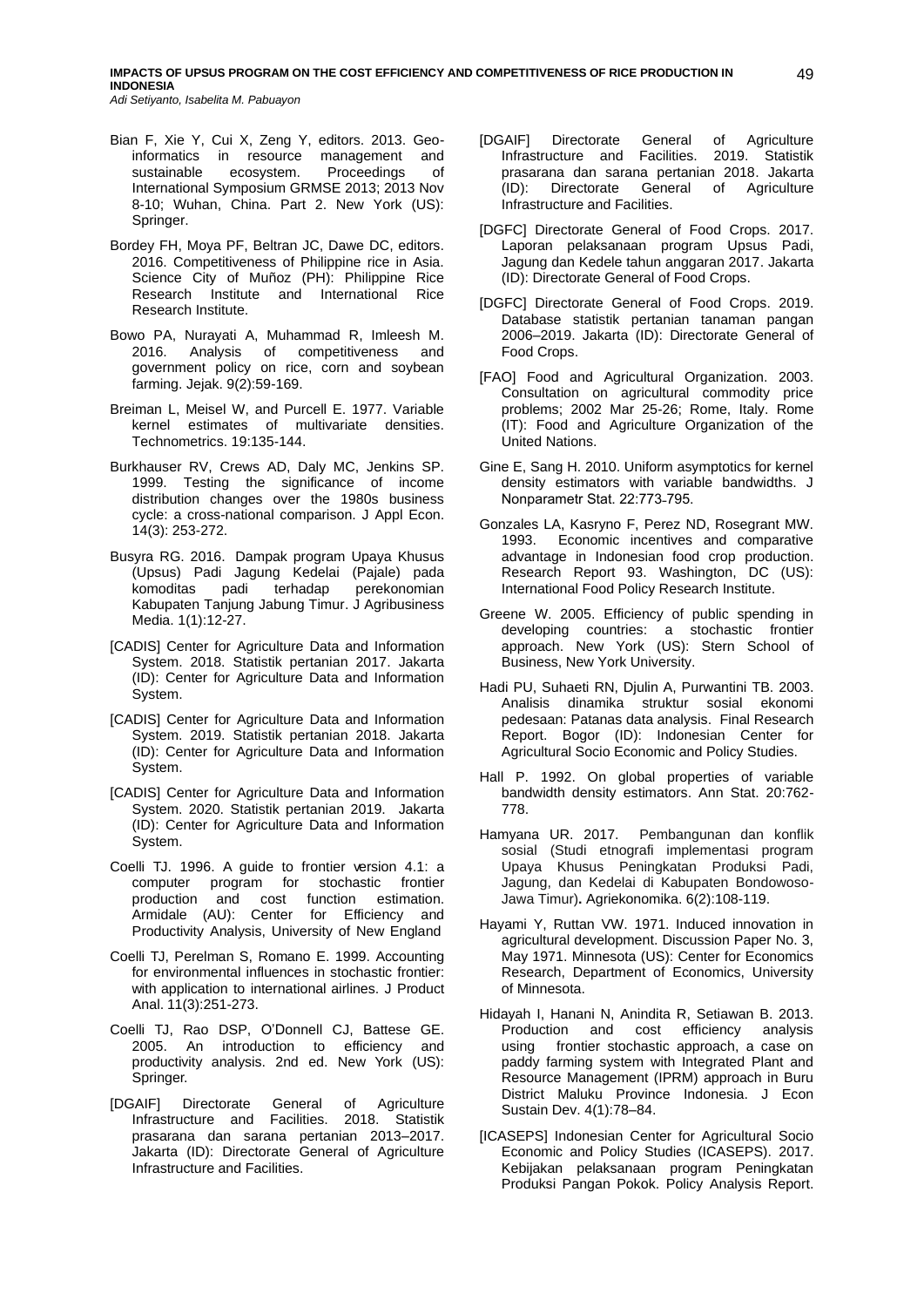Bogor (ID): Indonesian Center for Agricultural Socio Economic and Policy Studies.

- [ICASEPS] Indonesian Center for Agricultural Socio Economic and Policy Studies. 2019. Evaluasi independen program Upsus Pajale. Policy Analysis Report. Bogor (ID): Indonesian Center for Agricultural Socio Economic and Policy Studies.
- Irawan B, Simatupang P, Kustiari R, Sugiarto, Supadi, Sinuraya JF, Iqbal M, Ariani M, Darwis V, Elizabeth R, Sunarsih, Muslim C, Purwantini TB, Nurasa T. 2007. Panel Petani Nasional (Patanas). Analisis indikator pembangunan pertanian dan pedesaan: karakteristik sosial ekonomi petani dan usahatani padi. Research Report. Bogor (ID): Indonesian Center for Agricultural Socio Economic and Policy Studies.
- Kariyasa IK. 2011. Economic impact of integrated crop management farmer field school on corn production in Indonesia [PhD Thesis]. [Los Baños (PH)]: University of the Philippines at Los Baños.
- Kartiasih F, Setiawan A. 2019. Efisiensi teknis usaha tani padi di Provinsi Kepulauan Bangka Belitung. Anal Kebijak Pertan. 17(2):139-148.
- Krisnawati E, Suman A, Mahardika P, Saputra A. 2018. Kajian pengaruh program nasional Upaya Khusus Peningkatan Produksi Padi terhadap kemiskinan perdesaan di wilayah barat dan timur Indonesia. J Ilmu Ekon Pembang. 18(1):14-34.
- Kumbhakar SC, Ghosh KS, McGuckin JT. 1991. A generalized production frontier approach for estimating determinants of inefficiency in US dairy farms. J Bus Econ Stat. 9(3):279-286.
- Kumbhakar SC, Lovell CAK. 2003. Stochastic frontier analysis. New York (US): Cambridge University Press.
- Kusnadi N, Tinaprilla N, Purwoto A. 2011. Analisis efisiensi usahatani padi di beberapa sentra produksi padi di Indonesia. J Agro Ekon, 29(1):25- 48.
- Latruffe L. 2010. Competitiveness, productivity and efficiency in the agricultural and agri-food sectors. OECD Food, Agriculture and Fisheries Working Papers No. 30. Paris (FR): Organization for Economic Cooperation and Development.
- Liese B, Isvilanonda S, Tri KN, Ngoc LN, Pananurak P, Pech R, Shwe TM, Sombounkhanh K, Möllmann T, Zimmer Y. 2014. Economics of Southeast Asian rice production [Internet]. Agri Benchmark Report. [cited 2019 Jun 13]. Available from: [http://www.agribenchmark.org/fileadmin/Da](http://www.agribenchmark.org/fileadmin/Dateiablage/B-Cash-Crop/Reports/Report-2014-1-rice-FAO.pdf) [teiablage/B-Cash-Crop/Reports/Report-2014-1](http://www.agribenchmark.org/fileadmin/Dateiablage/B-Cash-Crop/Reports/Report-2014-1-rice-FAO.pdf) [rice-FAO.pdf](http://www.agribenchmark.org/fileadmin/Dateiablage/B-Cash-Crop/Reports/Report-2014-1-rice-FAO.pdf)
- Loftsgaarden DO, Quesenberry CP. 1965. A nonparametric estimate of a multi-variate density function. Ann Math Stat. 36:1049-1051.
- Mantau Z, Harianto, Nuryartono N. 2014. Analysis of competitiveness of lowland rice farming in Indonesia: case study of Bolaang Mongondow

District, North Sulawesi Province. J Econ Int Financ. 6(4):85-90.

- [MoA] Ministry of Agriculture. 2012*.* Peraturan Menteri Pertanian nomor 50/Permentan/OT.140/8/2012 tentang pedoman pengembangan kawasan pertanian. Jakarta (ID): Secretariat General of the Ministry of Agriculture.
- [MoA] Ministry of Agriculture. 2015. Peraturan Menteri Pertanian Republik Indonesia Nomor 03/2015 tentang Pedoman Upaya Khusus (Upsus) Peningkatan Produksi Padi, Jagung dan Kedelai melalui program Perbaikan Jaringan Irigasi dan Sarana Pendukungnya. Jakarta (ID): General Secretariat of the Ministry of Agriculture.
- [MoA] Ministry of Agriculture. 2017. Success selfsufficiency: Indonesia becomes a world food barn 2045. Jakarta (ID): General Secretariat of the Ministry of Agriculture.
- Monke EA, Pearson SR. 1989. The policy analysis matrix for agricultural development [Internet]. Outreach Program. [cited 2018 Jun 12]: Available from: https://www.cepal.org/sites/default/files/cour ses/files/03\_3\_pambook.pdf
- Murniati K, Mulyo JH, Irham, Hartono S. 2014. Efisiensi teknis usaha tani padi organik lahan sawah tadah hujan di Kabupaten Tanggamus Provinsi Lampung. J Penelit Pertan Terap. 14(1):31-38
- Nainggolan S, Fitri Y, Kurniasih S. 2019. Kajian efisiensi teknis dan preferensi risiko produksi petani dalam rangka peningkatan produktivitas usahatani padi sawah di Kabupaten Bungo Provinsi Jambi - Indonesia. J Agribus Local Wisdom. 2(1):2621-1300.
- Nivievskyi O, von Cramon-Taubadel S, Brummer B. 2010. A note on technical efficiency, productivity growth and competitiveness [Internet]. [cited 2019 Jan 8]. Available from: [http://ageconsearch.umn.](http://ageconsearch.umn.edu/bitstream/%2061759/2/11234%20AAEA%202010.pdf) [edu/bitstream/ 61759/2/11234 AAEA 2010.pdf](http://ageconsearch.umn.edu/bitstream/%2061759/2/11234%20AAEA%202010.pdf)
- Nugroho AD, Hidayah-Utami SN, Yuslianti Y, Nurrokhmah L, Al Huda MA, Suryani L, Riyadi I, Ulfaizah, Septijono T, Adhini HAN. 2017. Pelaksanaan program Upaya Khusus (Upsus) Swasembada Pangan di Kabupaten Wonosobo Provinsi Jawa Tengah. J Pengabdi Masy. 3(1):1- 17.
- Nurayati A. 2015. Analisis daya saing dan kebijakan pemerintah terhadap usahatani padi, jagung dan kedelai Provinsi Jawa Tengah [Undergraduate thesis]. [Semarang (ID)]: Universitas Negeri Semarang.
- Pearson S, Gotsch C, Bahri DS. 2005. Aplikasi policy analysis matrix pada pertanian Indonesia. Jakarta (ID): Penerbit Yayasan Obor Indonesia.
- Rachman B, Saptana, Friyatno S, Rusastra IW. 2001. Dampak penyesuaian kebijakan terhadap pasar input pertanian dan pendapatan petani padi. Lokakarya Kebijakan Pangan Makro dan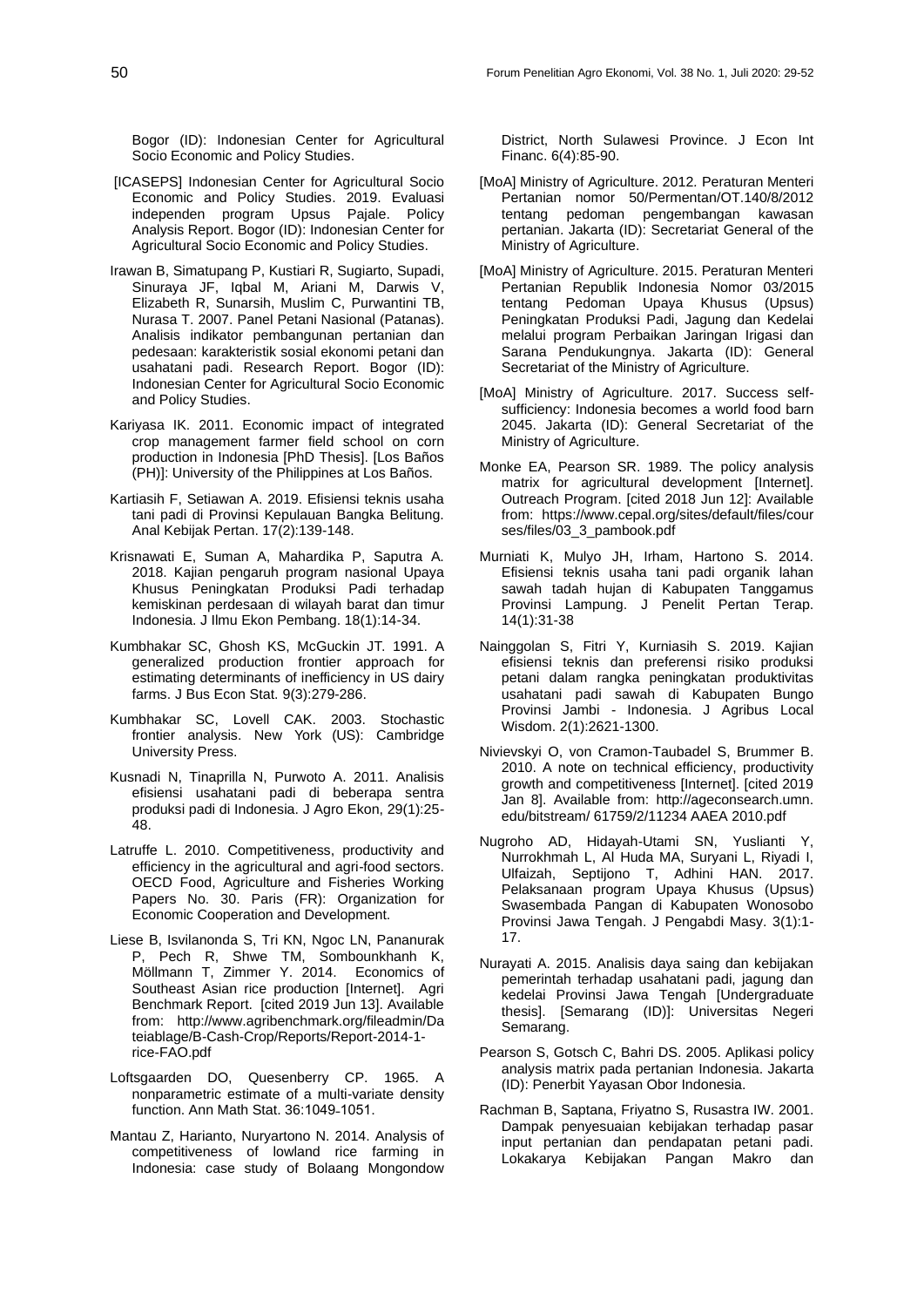Keuangan Pedesaan*.* Malang (ID): Brawijaya University.

- Rachman B, Simatupang P, Sudaryanto T. 2004. Efisiensi dan daya saing sistem usahatani padi. In: Saliem HP, Basuno E, Sayaka B, Sejati WK. Prosiding Seminar Nasional Efisiensi dan Daya Saing Sistem Usahatani Beberapa Komoditas Pertanian di Lahan Sawah. Bogor (ID): Indonesian Center for Agricultural Social Economy Research and Development. p. 1-34.
- Rachmina D, Maryono. 2008. Analisis efisiensi teknis dan pendapatan usahatani padi program benih bersertifikat: pendekatan stochastic production frontier. J Agribis Ekon Pertan. 2(2):11-20.
- Rifiana, Ikhsan S. 2017. Pengukuran Keefisienan Teknis Usaha Tani Padi Sawah di Kabupaten Barito Kuala, Kalimantan Selatan. Prosiding Seminar Nasional Lahan Basah Tahun 2016. Jilid 1. Barjarbaru (ID): Lembaga Penelitian dan Pengabdian kepada Masyarakat, Universitas Lambung Mangkurat. p. 195-199.
- Rivanda DR, Nahraeni W, Yusdiarti A. 2015. Analisis efisiensi teknis usahatani padi sawah (pendekatan stohactic frontier) kasus petani SL-PTT di Kecamatan Telagasari Kabupaten Karawang Pronvinsi Jawa Barat. J Agribisnis Sains. 1(1):1- 13
- Romdhon MM, Cahyadinata. 2004. The competitiveness and efficiency of rice farming system in North Bengkulu District, Bengkulu Province. Bengkulu (ID): University of Bengkulu.
- Rosenblatt M. 1956. Remarks on some nonparametric estimates of a density function. Ann Math Stat. 27:832-837.
- Rusastra IW, Ilham N. 2009. Daya saing komoditas pertanian: konsep, kinerja dan kebijakan pembangunan. J Agric Innov Dev. 3(1):38-51.
- Sadoulet E, de Janvry A. 1995. Quantitative development policy analysis. Baltimore (US): The Johns Hopkins University Press.
- Saptana. 2010. Tinjauan mikro-makro daya saing dan strategi pembangunan pertanian. Forum Penelit Agro Ekon. 28(1):1-18.
- Saptana. 2012. Konsep efisiensi usahatani pangan dan implikasinya bagi peningkatan produktivitas. Forum Penelit Agro Ekon. 30(2):109-128
- Saptana, Supriyo A, Saliem HP. 2016. Evaluasi kinerja program Upsus Padi di Kabupaten Klaten: kinerja, kendala, dan strategi. In: Syahyuti, Susilowati SH, Agustian A, Sayaka B, Ariningsih E, editors. Prosiding Seminar Nasional Perlindungan dan Pemberdayaan Pertanian dalam Rangka Pencapaian Kemandirian Pangan Nasional dan Peningkatan Kesejahteraan Petani; 2015 Nov 10; Bogor, Indonesia. Bogor (ID): Indonesian Center for Agricultural Socio Economic and Policy Studies. p. 257-271.
- Sari M, Sjah T. 2016. Implementation of Special Program of PAJALE (Rice, Corn and Soybeans) in

Terara District, East Lombok Regency. Int Res J Manag Inf Technol Soc Sci. 3(9):41-50.

- Sudaryanto T, Agustian A. 2003. Peningkatan daya saing usaha tani padi: aspek kelembagaan. Anal Kebijak Pertan. 1(3):255-274.
- Suryana A, Hermanto. 2004. Kebijakan Ekonomi Perberasan Nasional. In: Kasryno F, Pasandaran E, Fagi AM, editors. Ekonomi Padi dan Beras Indonesia. Jakarta (ID): Indonesian Agency for Agricultural Research and Development. p. 53-72.
- Suryana A, Rachman B, Hartono MD. 2014**.** Dinamika kebijakan harga gabah dan beras dalam mendukung ketahanan pangan nasional**.**  Pengemb Inov Pertan. 7(4):155-168.
- Susilowati SH, Hutabarat B, Rachmat M, Sugiarto, Supriyati, Zakaria AK, Supriyadi H, Purwoto A, Supadi, Winarso B, et al. 2010. Analisis indikator pembangunan pertanian dan pedesaan: karakteristik sosial ekonomi petani dan usahatani padi*.* Research Report. Bogor (ID): Indonesian Center for Agricultural Socio Economic and Policy Studies.
- Tamba IM, Pastini NI. 2012. Dampak kebijakan kredit dan subsidi pupuk terhadap keuntungan usahatani padi. Agrimeta. 2(03):1-11.
- Taron M, Paragios N, Jolly MP. 2005. Modeling shapes with uncertainties: higher order polynomials, variable bandwidth kernels and nonparametric density estimation. Proceedings of the 10th IEEE International Conference on Computer Vision; 2005 Oct 17-21; Beijing, China. New York (US): Institute of Electrical and Electronics Engineers. p. 1659-1666.
- Tinaprilla N, Kusnadi N, Sanim B, Hakim DB. 2013. Analisis efisiensi teknis usahatani padi di Jawa Barat Indonesia. J Agribis. 7(1):15-34
- [USITC] United States International Trade Commission. 2015. Rice: global competitiveness of the U.S. industry. Publication Number: 4530. Investigation Number: 332-549. Washington, DC (US): United States International Trade Commission.
- Van Kerm P. 2003. Adaptive kernel density estimation. 9th UK Stata Users meeting paper, Royal Statistical Society, 2003 May 19-20; London, United Kingdom.
- von Cramon-Taubadel S, Nivyevskyi O. 2008. Agricultural competitiveness. World Bank Report No. 44843-UA. Washington, DC (US): The World Bank.
- von Cramon-Taubadel S, Nivyevskyi O. 2010. Improving the competitiveness of agriculture in Belarus [Internet]. [cited 2019 Jan 9]. Available from: [http://www.get-belarus.de/download/Berater](http://www.get-belarus.de/download/%20Beraterpapiere/2010/pp2010e05.pdf) [papiere/2010/pp2010e05.pdf](http://www.get-belarus.de/download/%20Beraterpapiere/2010/pp2010e05.pdf)
- Wijaya I, Widyantara IW, Dewi I. 2016. Efektivitas alokasi input usahatani padi dalam program Upsus Pajale di Subak Gadungan Delod Desa,